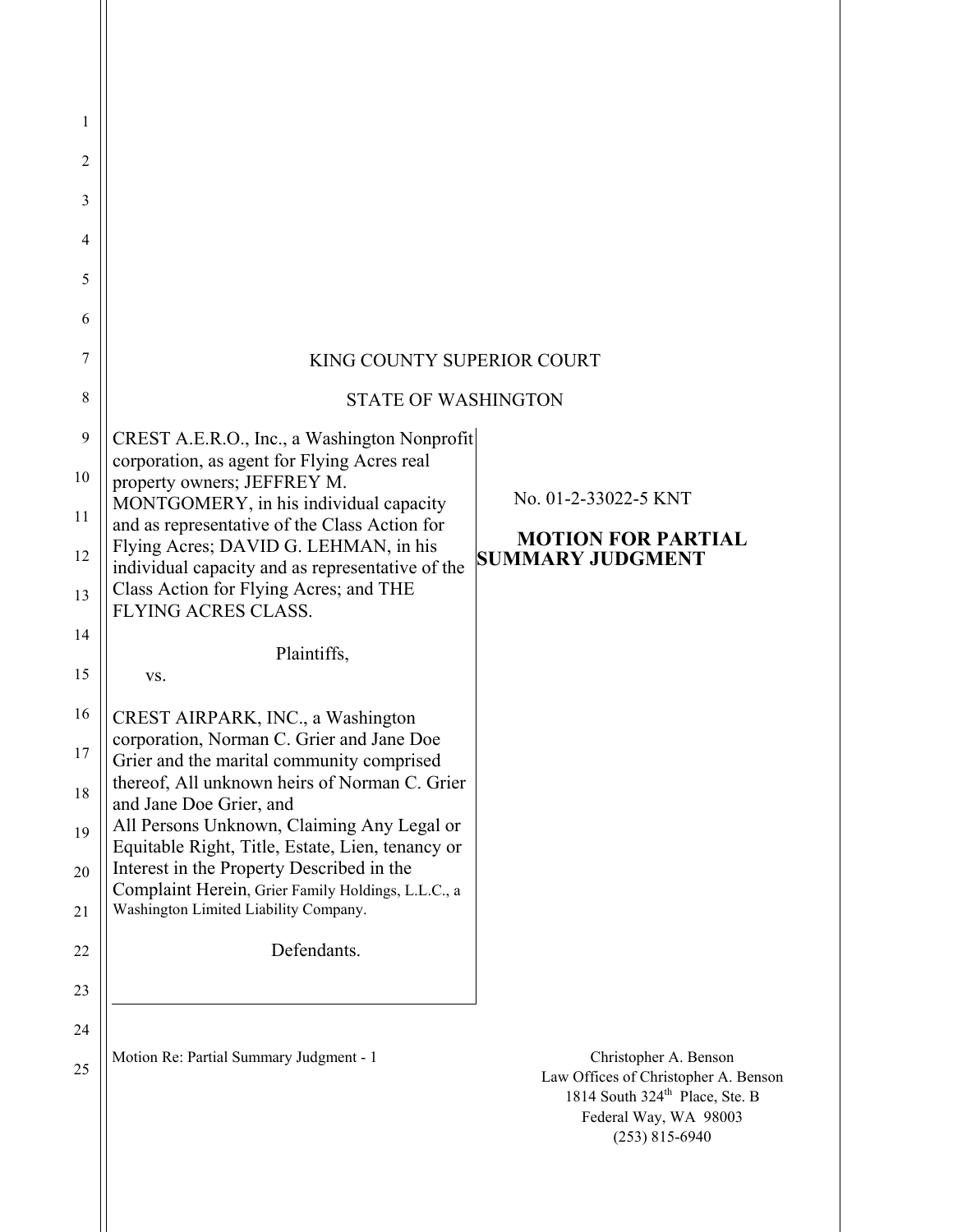| $\mathbf{1}$   | I.<br><b>RELIEF REQUESTED</b>                                                                                                                                                                                            |
|----------------|--------------------------------------------------------------------------------------------------------------------------------------------------------------------------------------------------------------------------|
| $\overline{2}$ | Plaintiffs move the court for an Order and Judgment                                                                                                                                                                      |
| $\mathfrak{Z}$ | 1.<br>Pursuant to RCW 7.24.020 declaring that at least 60% of the property                                                                                                                                               |
| $\overline{4}$ | owners identified in the Complaint filed herein and benefited by an<br>easement recorded under King County Auditor number 7512160233 on<br>December 11, 1975 by Stanley N. Nesland and Virginia S. Nesland               |
| 5<br>6         | properly exercised the option contained within the easement to extend the<br>easement created by the Neslands and that said easement is valid through<br>December 31, 2025 subject to subsequent events that may legally |
| 7              | terminate the easement.                                                                                                                                                                                                  |
| 8              | 2.<br>Pursuant to RCW §7.28.010, that plaintiffs are entitled have judgment                                                                                                                                              |
| 9              | entered establishing an easement for ingress and egress against any<br>person claiming the title or some interest in the property identified in the                                                                      |
| 10             | Complaint filed herein, against unknown heirs of a person known to be<br>dead, or against unknown heirs of any person where it is not known                                                                              |
| 11             | whether such person is dead or not, and title to the easement recorded<br>under King County Auditor number 7512160233 on December 11, 1975                                                                               |
| 12             | by Stanley N. Nesland and Virginia S. Nesland should be quieted in the<br>plaintiffs concerning all claims of title, estate, lien, or interest in the                                                                    |
| 13             | easement.                                                                                                                                                                                                                |
| 14             |                                                                                                                                                                                                                          |
| 15             | П.<br><b>Procedural History</b>                                                                                                                                                                                          |
| 16             | On December 31, 2001, the initial Complaint was filed herein.                                                                                                                                                            |
| 17             | On December 18, 2002, Judge Lum entered an order certifying the "The Flying"                                                                                                                                             |
| 18             | Acres Class" which consisted of 114 real property owners concerning certain common                                                                                                                                       |
| 19             | causes of action identified in Sections 3.1, 3.2, 3.3, 3.6, 3.7 and 3.8 of Plaintiffs'                                                                                                                                   |
| 20             | Amended Complaint. Ex. 1 Paragraphs 3.2, 3.3 and 3.7 provide in relevant part:                                                                                                                                           |
| 21             | 3.2 DECLARATORY ACTION: RCW 7.24.020 A person interested                                                                                                                                                                 |
| 22             | under a deed, will, written contract or other writings constituting a contract,<br>or whose rights, status or other legal relations are affected by a statute,                                                           |
| 23<br>24       | municipal ordinance, contract or franchise, may have determined any<br>question of construction or validity arising under the instrument, statute,                                                                       |
| 25             | Motion Re: Partial Summary Judgment - 2<br>Christopher A. Benson<br>Law Offices of Christopher A. Benson<br>1814 South 324 <sup>th</sup> Place, Ste. B<br>Federal Way, WA 98003<br>$(253)$ 815-6940                      |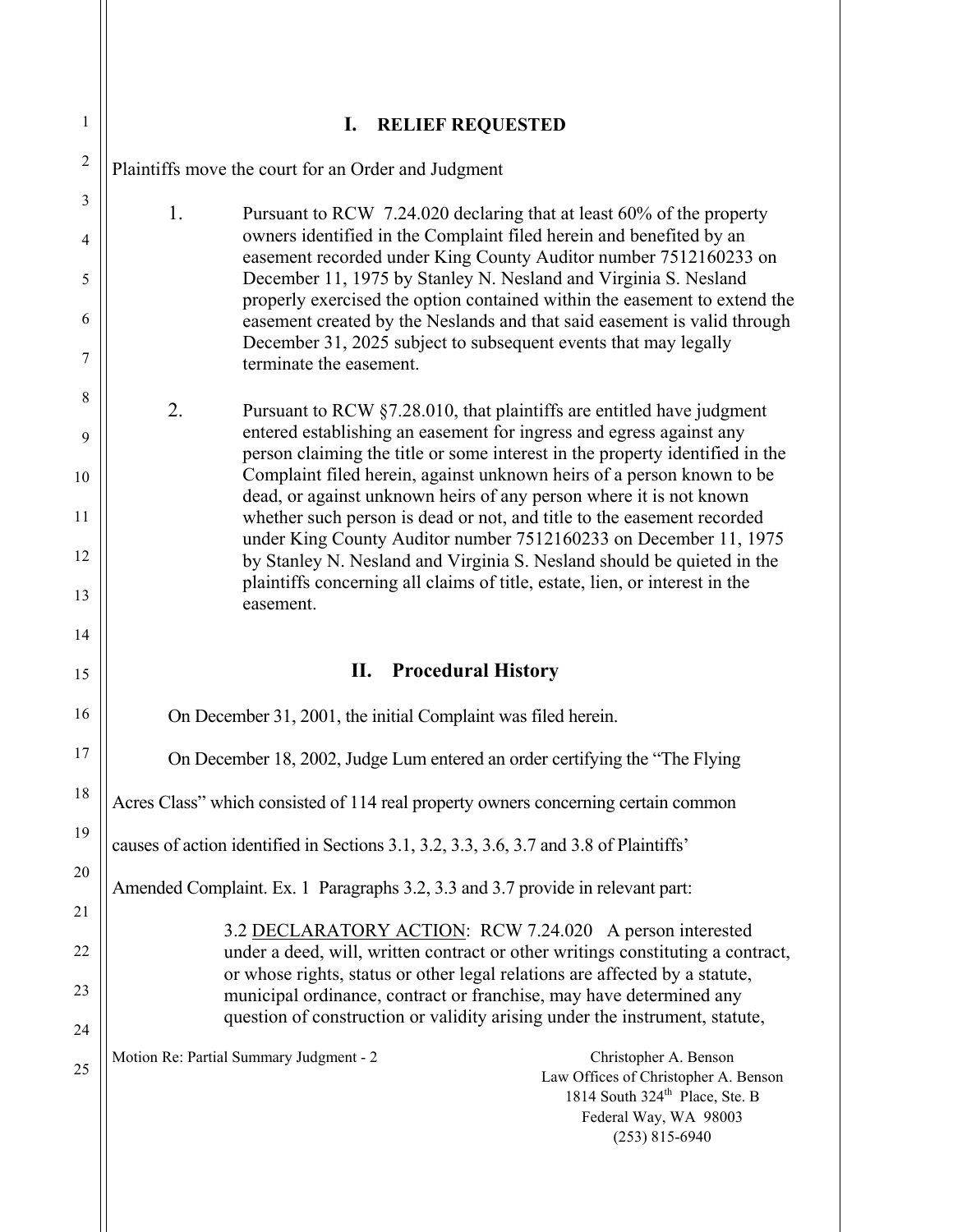| 1  | ordinance, contract or franchise and obtain a declaration of rights, status or<br>other legal relations there under. Pursuant to RCW 7.24.030 A contract  |
|----|-----------------------------------------------------------------------------------------------------------------------------------------------------------|
| 2  | may be construed either before or after there has been a breach thereof.                                                                                  |
| 3  |                                                                                                                                                           |
| 4  | 3.3 QUIET TITLE: Pursuant to RCW §7.28.010, plaintiffs are entitled<br>to bring this action against any person claiming the title or some interest        |
| 5  | in the said property, against unknown heirs of a person known to be<br>dead, or against unknown heirs of any person where it is not known                 |
| 6  | whether such person is dead or not, and title to the said property should<br>be quieted in the plaintiff concerning all claims of title, estate, lien, or |
| 7  | interest in the said property to have judgment entered establishing an<br>easement for ingress, egress and defining "50% of the cost of                   |
| 8  | maintenance of the landing strip and taxiways and 50% of the taxes<br>assessed or attributable to the landing strip and taxiways.                         |
| 9  |                                                                                                                                                           |
| 10 | 3.7 PERMANENT INJUNCTION. Plaintiffs are entitled to a permanent<br>injunction against the defendants to prevent encroachment and interference            |
| 11 | with the right of use created in the easement holder.                                                                                                     |
| 12 | The current Motion for Partial Summary Judgment is limited to an Order and                                                                                |
| 13 | Judgment concerning Paragraphs 3.2, 3.3 and 3.7 of Plaintiffs' Amended Complaint.                                                                         |
| 14 | Trial is currently set for October 6, 2003.                                                                                                               |
| 15 |                                                                                                                                                           |
| 16 | <b>III. STATEMENT OF FACTS</b>                                                                                                                            |
| 17 | On or about December 11, 1975, Stanley N. Nesland and Virginia S. Nesland as                                                                              |
| 18 | owners of real property legally described in Exhibit 2 attached hereto and incorporated                                                                   |
| 19 | herein, created an easement to benefit numerous real property owners (hereinafter                                                                         |
| 20 | "Nesland Easement" for ease of reference). Ex. 2 The Easement was recorded under                                                                          |
| 21 | King County Auditor Number 7512160233 on December 15, 1975. Ex. 2 Hereinafter,                                                                            |
| 22 | the benefited real property owners will be collectively referred to herein as "The Flying"                                                                |
| 23 | Acres Class" pursuant to the December 18, 2002 Court Order and Plaintiffs' Amended                                                                        |
| 24 | Complaint. Ex. 1 and 3                                                                                                                                    |
| 25 | Motion Re: Partial Summary Judgment - 3<br>Christopher A. Benson<br>Law Offices of Christopher A. Benson                                                  |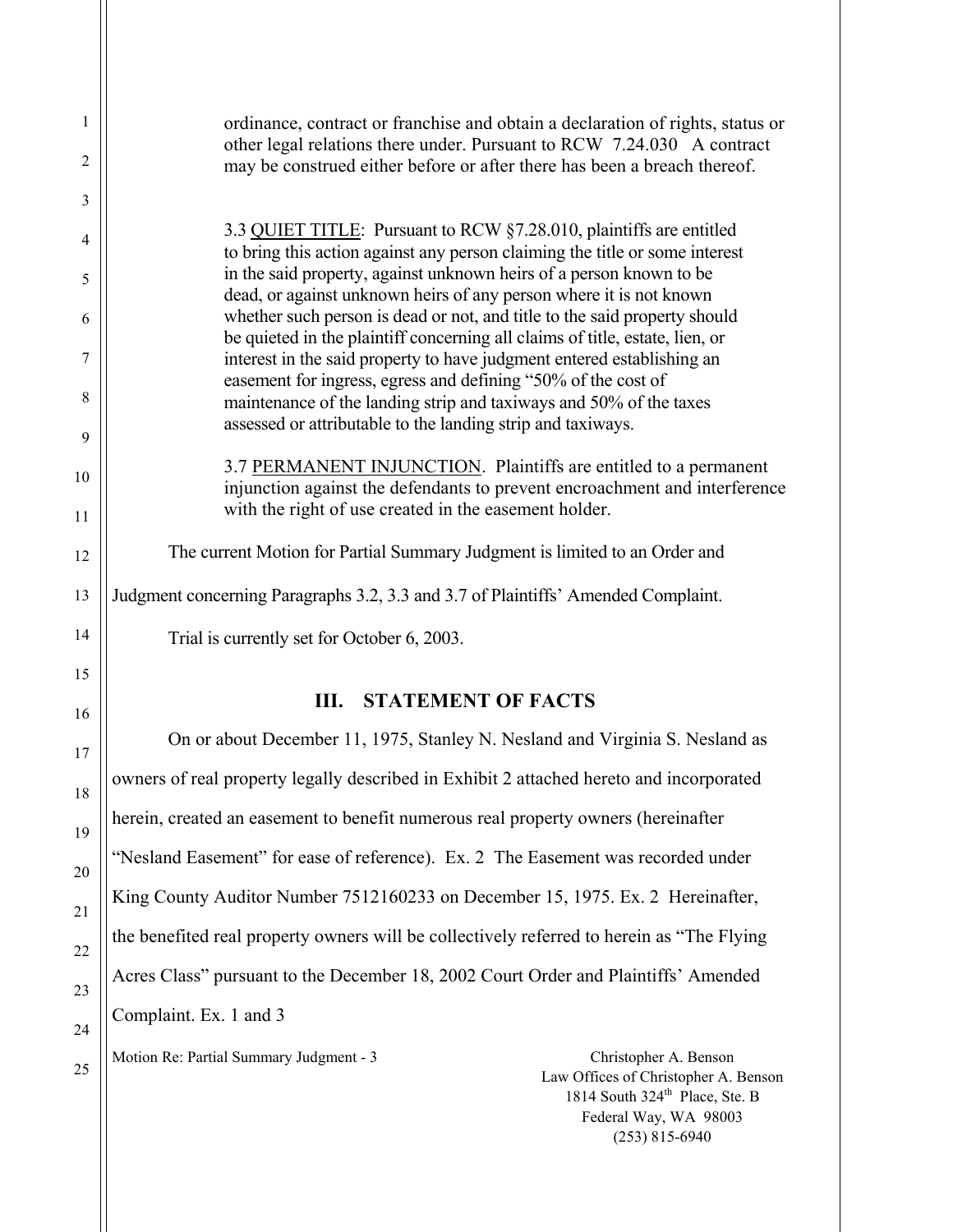| $\mathbf{1}$   | "The Flying Acres Class" of property owners consists of approximately 114                                                                                                                                          |
|----------------|--------------------------------------------------------------------------------------------------------------------------------------------------------------------------------------------------------------------|
| $\overline{c}$ | individual lot owners that own real property in the following Plats:                                                                                                                                               |
| 3              | Flying Acres recorded in Vol. 92, Plats, pages 83 and 84;                                                                                                                                                          |
| 4              | Flying Acres #2 - recorded in Vol. 87, Plats, pages 94, 95 and 96;                                                                                                                                                 |
| 5              | Flying Acres #3 - recorded in Vol. 98, Plats, pages 99 and 100;                                                                                                                                                    |
| 6              | Proposed Plat of Flying Acres #4 - recorded in Vol. 99, Plats, pages                                                                                                                                               |
| 7              | 22 and 23 all in King County, Washington                                                                                                                                                                           |
| 8              | Exhibit 2                                                                                                                                                                                                          |
| 9              | Due to the poor quality of the photocopy of the recorded Nesland Easement, the                                                                                                                                     |
| 10             |                                                                                                                                                                                                                    |
| 11             | following is a re-typed legal description from the last page of the Nesland Easement:                                                                                                                              |
| 12             | <b>EXHIBIT A</b>                                                                                                                                                                                                   |
| 13             | DESIGNATED LANDING STRIP AND TAXIWAYS ONLY, LIVING WITHIN THE<br>FOLLOWING DESCRIBED PROPERTY.                                                                                                                     |
| 14             | THAT PORTION OF THE EAST QUARTER OF SECTION 1, TOWNSHIP 21 NORTH,                                                                                                                                                  |
| 15             | RANGE 5 EAST, W.M., IN KING COUNTY, WASHINGTON AND OF<br>GOVERNMENT LOTS 5 AND 6, SECTION 6, TOWNSHIP 21 NORTH, RANGE 6                                                                                            |
| 16             | EAST, W.M., IN KING COUNTY, WASHINGTON, MORE PARTICULARLY<br>DESCRIBED AS FOLLOWS:                                                                                                                                 |
| 17             | BEGINNING AT A POINT ON THE WESTERLY MARGIN OF W. I. THOMAS<br>COUNTY ROAD "181ST SE" IN SAID GOVERNMENT LOT 5 WHICH IS 170 FEET                                                                                   |
| 18             | NORTHERLY, MEASURED ALONG SAID MARGIN, FROM THE NORTHEAST<br>CORNER OF LOT 17, FLYING ACRE'S DIVISION NO. TWO, ACCORDING TO THE                                                                                    |
| 19             | PLAT RECORDED IN VOLUME 87 OF PLATS, PAGE 94-95-96, IN KING COUNTY,<br>WASHINGTON, THENCE SOUTHWESTERLY, ALONG A LINE PASSING                                                                                      |
| 20             | THROUGH A POINT ON THE WEST LINE OF SAID SECTION 6 WHICH IS 2120<br>FEET SOUTHERLY OF THE NORTHWEST CORNER OF SAID SECTION, A                                                                                      |
| 21             | DISTANCE OF 467 FEET TO THE EASTERLY MARGIN OF 179 <sup>TH</sup> PLACE SE AS<br>SHOWN ON SAID PLAT; THENCE SOUTH 9°03'14" EAST ALONG SAID EASTERLY<br>MARGIN TO THE SOUTHWEST CORNER OF LOT 1 IN SAID PLAT; THENCE |
| 22             | SOUTH 89°47'53" WEST 66.65 FEET TO THE NORTHEAST CORNER OF THE<br>SOUTHEAST QUARTER OF THE SOUTHEAST QUARTER OF SAID SECTION 1;                                                                                    |
| 23             | THENCE SOUTH 00°04'50" EAST ALONG THE EAST LINE OF SAID SECTION 1 A<br>DISTANCE OF 1269.51 FEET TO THE NORTH LINE OF THE SOUTH 50 FEET OF                                                                          |
| 24             | SAID SECTION; THENCE NORTH 89°12'12" WEST ALONG SAID NORTH LINE 600<br>Motion Re: Partial Summary Judgment - 4<br>Christopher A. Benson                                                                            |
| 25             | Law Offices of Christopher A. Benson<br>1814 South 324 <sup>th</sup> Place, Ste. B                                                                                                                                 |
|                | Federal Way, WA 98003                                                                                                                                                                                              |
|                | $(253)$ 815-6940                                                                                                                                                                                                   |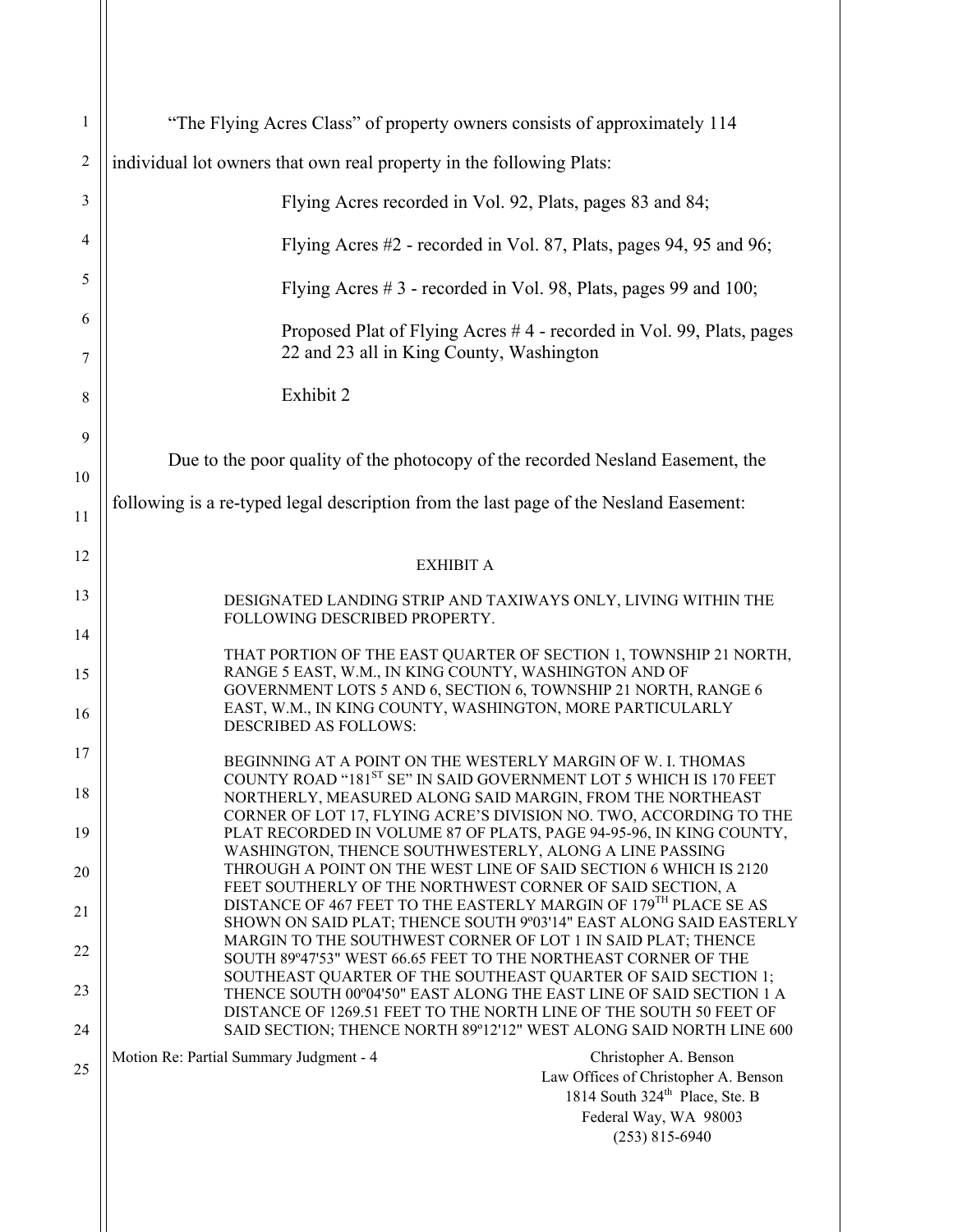| 1        | FEET, MORE OR LESS, TO AN INTERSECTION WITH THE WESTERLY MARGIN<br>OF PACIFIC NORTHWEST PIPELINE CORP. EASEMENT RECORDED UNDER FILE                                                                                       |
|----------|---------------------------------------------------------------------------------------------------------------------------------------------------------------------------------------------------------------------------|
| 2        | NUMBERS 4705906, 5491878 AND 7108040394; THENCE NORTHEASTERLY<br>ALONG SAID WESTERLY MARGIN 765 FEET, MORE OR LESS, TO AN                                                                                                 |
| 3        | INTERSECTION WITH A LINE BEARING SOUTH 9°03'14" EAST FROM THE<br>SOUTHEAST CORNER OF LOT 23, FLYING ACRES DIVISION NO. 3, ACCORDING                                                                                       |
| 4        | TO THE PLAT RECORDED IN VOLUME 98 OF PLATS, PAGE 99, IN KING<br>COUNTY, WASHINGTON; THENCE NORTH 9°03'14" WEST TO AN ANGLE POINT<br>IN THE EAST MARGIN OF LOT 45, FLYING ACRES, ACCORDING TO THE PLAT                     |
| 5        | RECORDED IN VOLUME 92 OF PLATS, PAGE 83, IN KING COUNTY,                                                                                                                                                                  |
| 6        | WASHINGTON; THENCE NORTH 00°04'55" EAST 442.92 FEET TO THE NORTH<br>LINE OF SAID SECTION 1; THENCE SOUTH 89°06'15" EAST ALONG SAID NORTH                                                                                  |
| 7        | LINE 420.47 FEET TO A POINT 479.25 FEET FROM THE NORTHEAST CORNER OF<br>SAID SECTION; THENCE SOUTH 0°53'45" WEST 210.00 FEET TO THE SOUTH<br>MARGIN OF SE 288 <sup>TH</sup> PLACE AS DEDICATED IN THE SAID PLAT OF FLYING |
| 8        | ACRES; THENCE EASTERLY ALONG SAID SOUTH MARGIN TO AN<br>INTERSECTION WITH THE WEST LINE OF THE PLAT OF CEDAR TERRACE,                                                                                                     |
| 9        | ACCORDING TO THE PLAT RECORDED IN VOLUME 82 OF PLATS, PAGE 47, IN<br>KING COUNTY, WASHINGTON; THENCE SOUTHERLY AND EASTERLY ALONG                                                                                         |
| 10       | THE WESTERLY AND SOUTHERLY LINES OF SAID PLAT OF CEDAR TERRACE<br>TO THE WEST MARGIN OF W. I. THOMAS ROAD NO. 1084; THENCE                                                                                                |
| 11       | SOUTHERLY ALONG SAID WEST MARGIN TO AN INTERSECTION WITH THE<br>WEST LINE OF SAID SECTION 6; THENCE SOUTHERLY ALONG THE WEST LINE<br>OF SECTION 6 TO THE NORTHWEST CORNER OF GOVERNMENT LOT 5 IN SAID                     |
| 12       | SECTION; THENCE EASTERLY ALONG THE NORTH LINE OF SAID<br>GOVERNMENT LOT 5 TO THE WEST MARGIN OF W. I. THOMAS COUNTY                                                                                                       |
| 13       | ROAD; THENCE SOUTHERLY ALONG SAID WEST MARGIN TO THE POINT OF                                                                                                                                                             |
| 14       | BEGINNING; EXCEPT THAT PORTION THEROF LYING WITHIN SE 288 <sup>TH</sup> PLACE<br>AS DEDICATED IN SAID PLAT OF FLYING ACRES AND AS CONVEYED TO KING                                                                        |
| 15       | COUNTY BY DEED RECORDED UNDER AUDITOR'S FILE NO. 6683389.                                                                                                                                                                 |
|          | Ex. 2                                                                                                                                                                                                                     |
| 16       | Subsequent to December 16, 1975, The Flying Acres Class started utilizing the                                                                                                                                             |
| 17       | easement for the purpose of accessing and utilizing the adjoining property as an                                                                                                                                          |
| 18<br>19 | "airport" i.e. accessing the runway from their respective parcels for both take-offs and                                                                                                                                  |
| 20       | landings or airplanes.                                                                                                                                                                                                    |
| 21       | Subsequent to December 16, 1975, the Neslands conveyed their legal interests                                                                                                                                              |
| 22       | in the real estate described in Exhibit 2 to Norman Grier in 1976. Ex. 13 Declaration of                                                                                                                                  |
| 23       | Norman Grier.                                                                                                                                                                                                             |
| 24       |                                                                                                                                                                                                                           |
| 25       | Motion Re: Partial Summary Judgment - 5<br>Christopher A. Benson<br>Law Offices of Christopher A. Benson<br>1814 South 324 <sup>th</sup> Place, Ste. B<br>Federal Way, WA 98003<br>$(253)$ 815-6940                       |
|          |                                                                                                                                                                                                                           |

 $\parallel$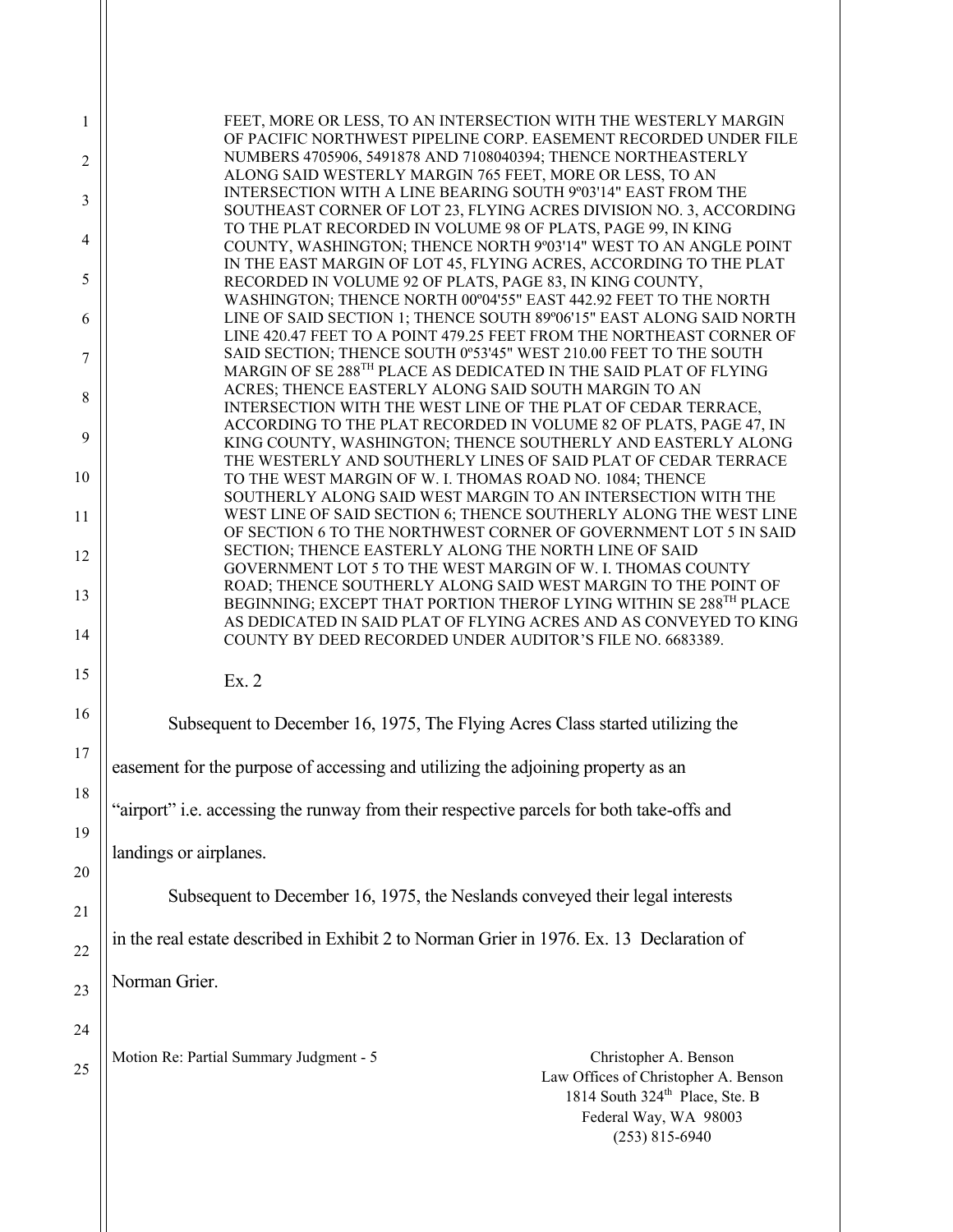| $\mathbf{1}$   | On April 22, 2002, after the case at bar was filed, Defendant Norman C. Grier                                                                                                                       |
|----------------|-----------------------------------------------------------------------------------------------------------------------------------------------------------------------------------------------------|
| $\overline{2}$ | deeded his interest in the burdened real property to his Family Limited Liability                                                                                                                   |
| $\mathfrak{Z}$ | Company entitled Grier Family Holdings, L.L.C., a Washington Limited Liability                                                                                                                      |
| 4              | Company. Ex. 4                                                                                                                                                                                      |
| 5              | Thereafter, the pleadings were amended to add Grier Family Holdings, L.L.C.                                                                                                                         |
| 6              | as an additional defendant.                                                                                                                                                                         |
| $\tau$         | The Nesland Easement grants property owners now identifies as THE FLYING                                                                                                                            |
| 8              | ACRES CLASS the following legal rights and contains the following relevant                                                                                                                          |
| 9              | language:                                                                                                                                                                                           |
| 10<br>11       | the right to use the airplane landing strip and taxiways of the Crest Airpark                                                                                                                       |
| 12             | Airport located on the following described real property: SEE EXHIBIT A<br>ATTACHED HERETO until December 31, 2000, for the purpose of landing                                                      |
| 13             | and taking off small private aircraft.                                                                                                                                                              |
| 14             | Property Owners shall have the option to extend this agreement for an<br>additional 25 years to December 31, 2025, under the following conditions:                                                  |
| 15             | 1. That at least 60% of the then property owners agree to pay 50% of the                                                                                                                            |
| 16             | cost of maintenance of the landing strip and taxiways and 50% of the<br>taxes assessed or attributable to the landing strip and taxiways.                                                           |
| 17             | 2. During the extended period from January 1, 2001 to December 31,<br>2024, any Property Owner not contributing his share of the                                                                    |
| 18             | maintenance and taxes shall not have the right to use the landing strip<br>and taxiways.                                                                                                            |
| 19             | The right to use the landing strip and taxiways may be terminated<br>3.<br>during the extended period from January 1, 2001 to December 31,                                                          |
| 20             | 2025 by agreement of 2/3 of the Property Owners.                                                                                                                                                    |
| 21             | The rights granted herein shall not prevent the Airport Owner from using the                                                                                                                        |
| 22             | aircraft tiedown areas or from construction of buildings so long as the use of<br>the runways and adjoining taxiways are not impaired.                                                              |
| 23<br>24       | The right herein granted may be terminated at any time prior to December<br>31, 2000 by agreement of 100% of the Property Owners.                                                                   |
| 25             | Motion Re: Partial Summary Judgment - 6<br>Christopher A. Benson<br>Law Offices of Christopher A. Benson<br>1814 South 324 <sup>th</sup> Place, Ste. B<br>Federal Way, WA 98003<br>$(253)$ 815-6940 |
|                |                                                                                                                                                                                                     |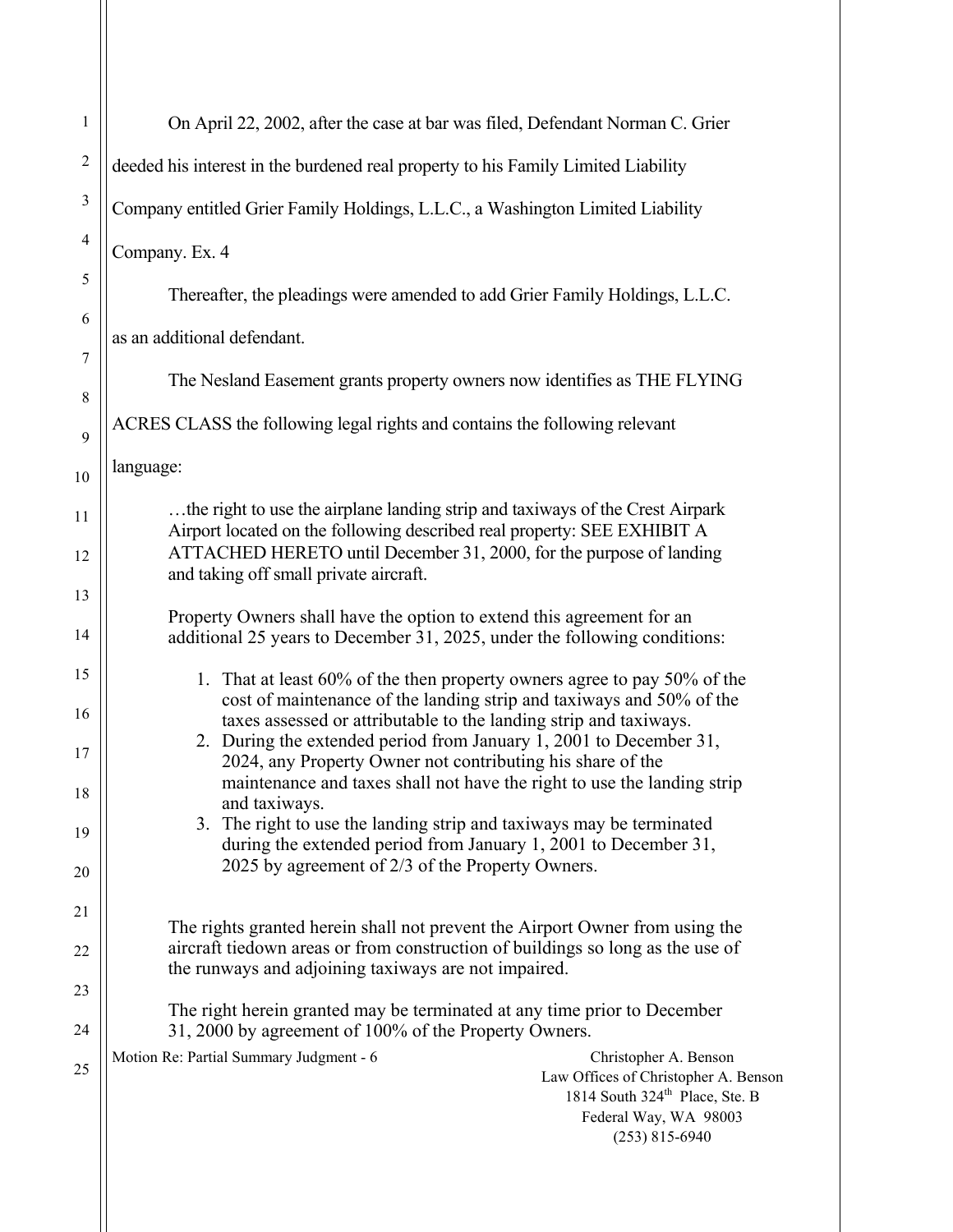This agreement shall be binding upon the heirs and assigns of the parties and shall run with the land. Ex. 2

 As a mechanism to get organized to exercise the option to extend the Nesland Easement, a group of the property owners identified in The Flying Acres Class formed a non-profit corporation on November 6, 1992 entitled CREST A.E.R.O. for the purpose of grouping together the property owners benefited by the Nesland Easement so "that at least 60% of the then property owners" could exercise the option to extend the Nesland Easement. Ex. 5 The CREST A.E.R.O. UBI number was assigned as 601 424 829. Ex. 5 Beginning in November 1994, property owners in The Flying Acres Class started executing Agency Appointment Agreements authorizing CREST A.E.R.O. to act on the individual property owner's behalf in conjunction with the exercise of the option contained in the Nesland Easement. Ex. 6 Attached hereto and incorporated herein are copies of the 90 Agency Appointment Agreements that existed between November 1994 and February 1999. Ex. 6, Ex. 7

**Although not required under the Nesland Easement, the Property Owners provided written notice of each Property Owner's commitment to pay for 50% of the maintenance of the landing strip and taxiways and 50% of the taxes assessed or attributable to the land strip and taxiways at least 22 months prior to the expiration of the Nesland Easement and continually worked with Defendants on the logistics of calculating, collecting and pay for the maintenance and taxes.** 

 Attached hereto and incorporated herein as Exhibit 7 is the Declaration of Randy Crothers, who is a member of the Flying Acres Class. Ex. 7 In relevant part, Mr. Crothers' Declaration provides as follows:

Motion Re: Partial Summary Judgment - 7 Christopher A. Benson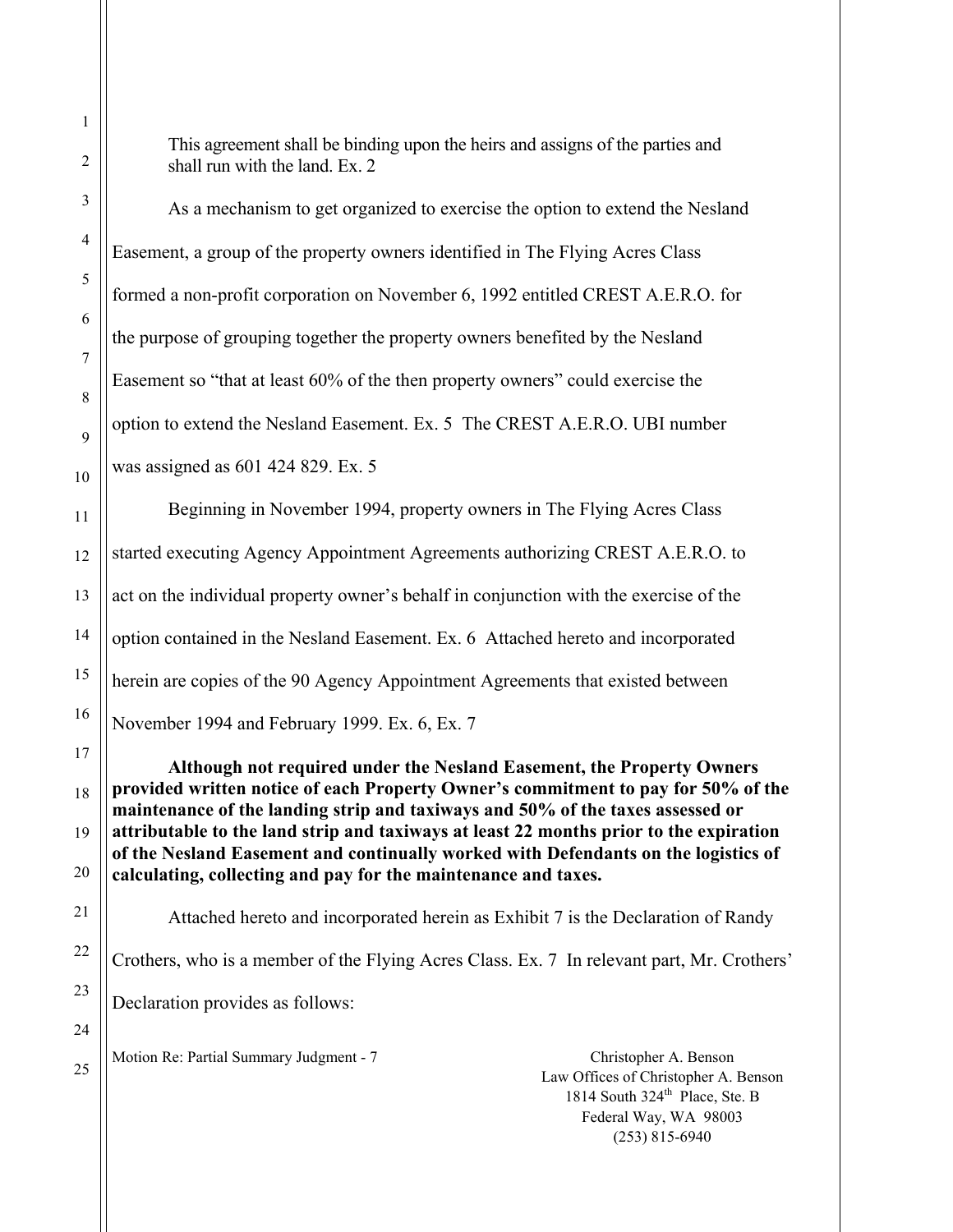| $\mathbf{1}$   | 4. Sometime between January 24. 1999 and February 10, 1999, Rikki Birge                                                                            |
|----------------|----------------------------------------------------------------------------------------------------------------------------------------------------|
| $\overline{2}$ | requested copies of all the Agency Agreements that were signed by all<br>of the property owners who are the subject of this lawsuit.               |
| 3              | 5. Elizabeth Jogtich (now known as Lundin) was the President of the<br>CREST AERO homeowners' association in January and February of               |
| 4              | 1999. Ms. Jogtich (Lundin) made copies of the 90 Agency                                                                                            |
| 5              | Appointments that existed from 1994 through February 1999. Attached<br>hereto and incorporated here are copies of the Agency Appointments          |
|                | that Ms. Jogtich (Lundin) made and handed to me to deliver personally                                                                              |
| 6              | to Rikki Birge.<br>6. At the time I handed the Agency Appointments to Ms. Birge, she was                                                           |
| $\tau$         | the airport manager, daughter of Mr. Grier and openly acted the agent of                                                                           |
|                | Mr. Grier and Crest Airpark.                                                                                                                       |
| 8              | In my numerous contacts with Mr. Grier, Crest Airpark and Ms. Birge,<br>7.                                                                         |
| 9              | Mr. Grier openly represented to me and others that Ms. Birge had                                                                                   |
|                | authority to receive things and conduct business matters on behalf of Mr.                                                                          |
| 10             | Grier and Crest Airpark, Inc.                                                                                                                      |
|                | 8. Likewise, in my numerous contacts with Ms. Birge, she openly held<br>herself out as an agent of her father, Mr. Grier, and as the agent airport |
| 11             | manager of Crest Airpark, Inc.                                                                                                                     |
| 12             | 9. Prior to February 10, 1999, I personally handed all 90 copies of the                                                                            |
|                | Agency Appointments to directly to Ms. Birge while she was conducting                                                                              |
| 13             | business at the Crest Airpark office. The reason I handed her the 90                                                                               |
| 14             | Agency Appointments was for the purpose of the homeowners extending                                                                                |
|                | the easement that is the subject of this lawsuit and was attached to the<br>Complaint filed herein as Exhibit 2 to the Complaint.                  |
| 15             | 10. Prior to February 10, 1999, it was my understanding the Crest Airpark,                                                                         |
|                | Mr. Grier and Ms. Birge had received copies of the Agency                                                                                          |
| 16             | Appointments as the Agency Appointment were executed over time.                                                                                    |
| 17             | 11. However, prior to February 10, 1999, I personally handed Ms. Birge in                                                                          |
|                | the Crest Airpark, Inc. office a copy of all the attached 90 Agency                                                                                |
| $18\,$         | Appointments.                                                                                                                                      |
| 19             | 12. I then attended a CREST AERO Board meeting on February 10, 1999<br>and reported to the Board that I handed all of the Agency Appointments      |
|                | to Ms. Birge.                                                                                                                                      |
| 20             | 13. The 90 Agency Appointments represented 78.94% of the property                                                                                  |
|                | owners that benefit from the easement at issue.                                                                                                    |
| 21             | 14. The easement that is the subject of the lawsuit required that prior to                                                                         |
| 22             | December 31, 2000, "That at least 60% of the then property owners                                                                                  |
|                | agree to pay 50% of the cost of maintenance of the landing strip and<br>taxiways and 50% of the taxes assessed or attributable to the landing      |
| 23             | strip and taxiways." Ex. 2 to Complaint.                                                                                                           |
| 24             |                                                                                                                                                    |
|                | Motion Re: Partial Summary Judgment - 8<br>Christopher A. Benson                                                                                   |
| 25             | Law Offices of Christopher A. Benson<br>1814 South 324 <sup>th</sup> Place, Ste. B                                                                 |
|                | Federal Way, WA 98003                                                                                                                              |

(253) 815-6940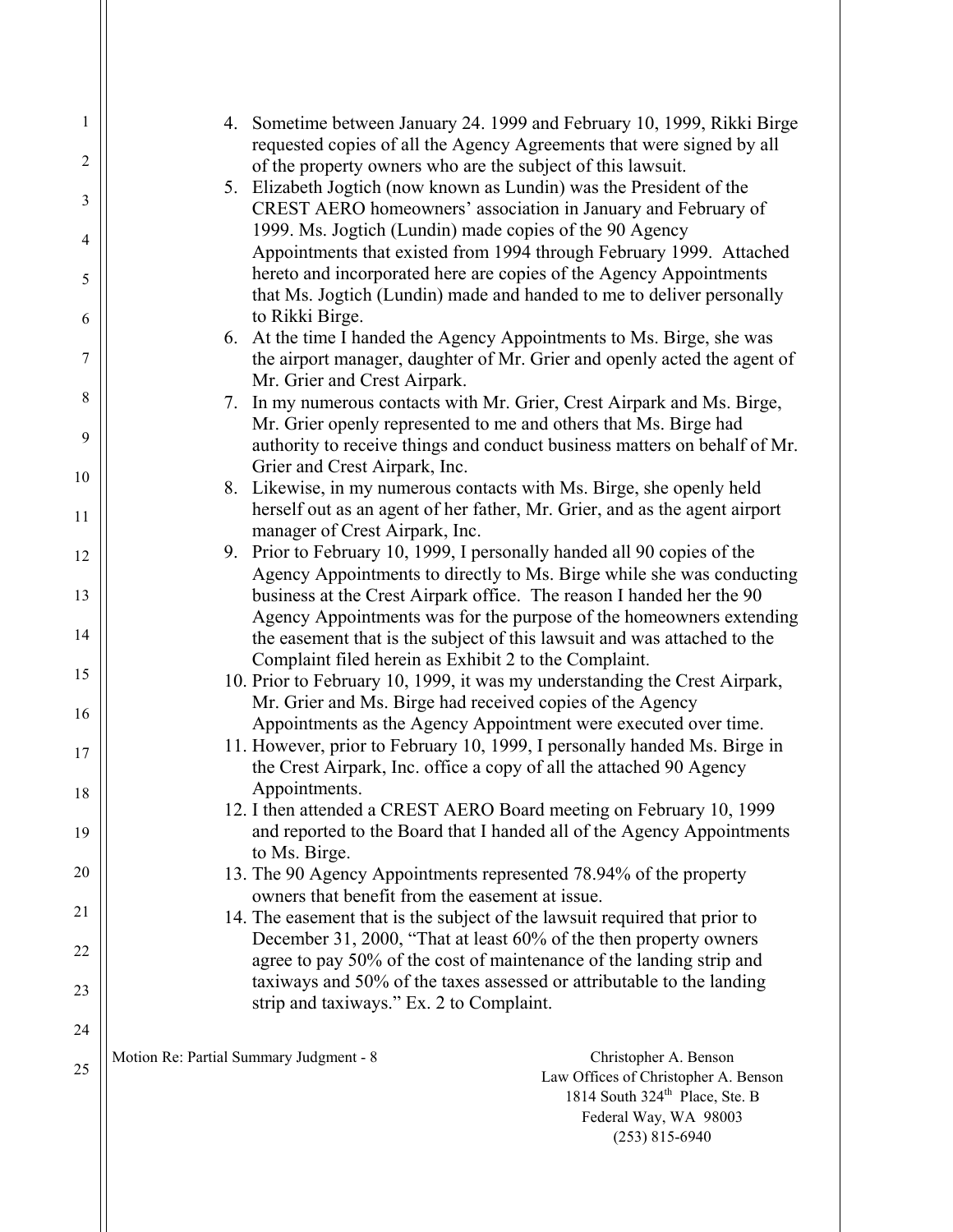| 1        | 15. Therefore, I knew that the easement was successfully extended almost 2<br>years in advance of the December 31, 2000 deadline because as of                                                                  |
|----------|-----------------------------------------------------------------------------------------------------------------------------------------------------------------------------------------------------------------|
| 2        | February 10, 1999, we had more than enough property owners agree to                                                                                                                                             |
| 3        | pay 50% of the cost of maintenance of the landing strip and taxiways<br>and 50% of the taxes assessed or attributable to the landing strip and                                                                  |
| 4        | taxiways. Ex. 2                                                                                                                                                                                                 |
| 5        | 16. In my many meetings and conversations with Ms. Birge, Ms. Birge<br>acknowledged that the property owners had extended the easement. Ms.<br>Birge provided the CREST AERO Board with the actual costs of the |
| 6        | taxes and maintenance for CREST Airpark so that the property owners<br>could calculate 50% of the taxes and 50% of the maintenance costs.                                                                       |
| 7        | 17. In December of 1999, the CREST AERO Board of Directors prepared<br>and sent out the attached 2-page letter dated December 15, 1999 to all                                                                   |
| 8<br>9   | 114-property owners. The letter reports the financial information<br>provided to the Board by Ms. Birge on behalf of Crest Airpark, Inc.                                                                        |
|          |                                                                                                                                                                                                                 |
| 10       | Declaration of Randy Crothers, Ex. 7                                                                                                                                                                            |
| 11       | Ms. Birge acknowledges that she is Mr. Grier's daughter and that she is the                                                                                                                                     |
| 12       |                                                                                                                                                                                                                 |
|          | manager of Crest Airpark, Inc. Ex. 14                                                                                                                                                                           |
| 13<br>14 | Attached hereto and incorporated herein as Exhibit 8 is the Declaration of                                                                                                                                      |
| 15       | Jeffrey Montgomery who is a named Plaintiff, a member of The Flying Acres Class                                                                                                                                 |
| 16       | and was a member of the Board of Directors for CREST A.E.R.O. from 1998                                                                                                                                         |
| 17       | through 2002. Ex. 8 Mr. Montgomery's Declaration outlines the multiple meetings                                                                                                                                 |
| 18       | and discussion that he had with Mr. Grier and Ms. Birge over the years leading up to                                                                                                                            |
| 19       | December 31, 2000. Ex. 8 In order to avoid duplication of facts, the Plaintiffs                                                                                                                                 |
| 20       | respectfully request the Court to read Mr. Montgomery's Declaration in full at this                                                                                                                             |
| 21       | time because the Declaration identifies important timelines and meetings regarding                                                                                                                              |
| 22       | the case at bar. Ex. 8                                                                                                                                                                                          |
| 23       |                                                                                                                                                                                                                 |
| 24       |                                                                                                                                                                                                                 |
| 25       | Motion Re: Partial Summary Judgment - 9<br>Christopher A. Benson<br>Law Offices of Christopher A. Benson                                                                                                        |

1814 South 324<sup>th</sup> Place, Ste. B Federal Way, WA 98003 (253) 815-6940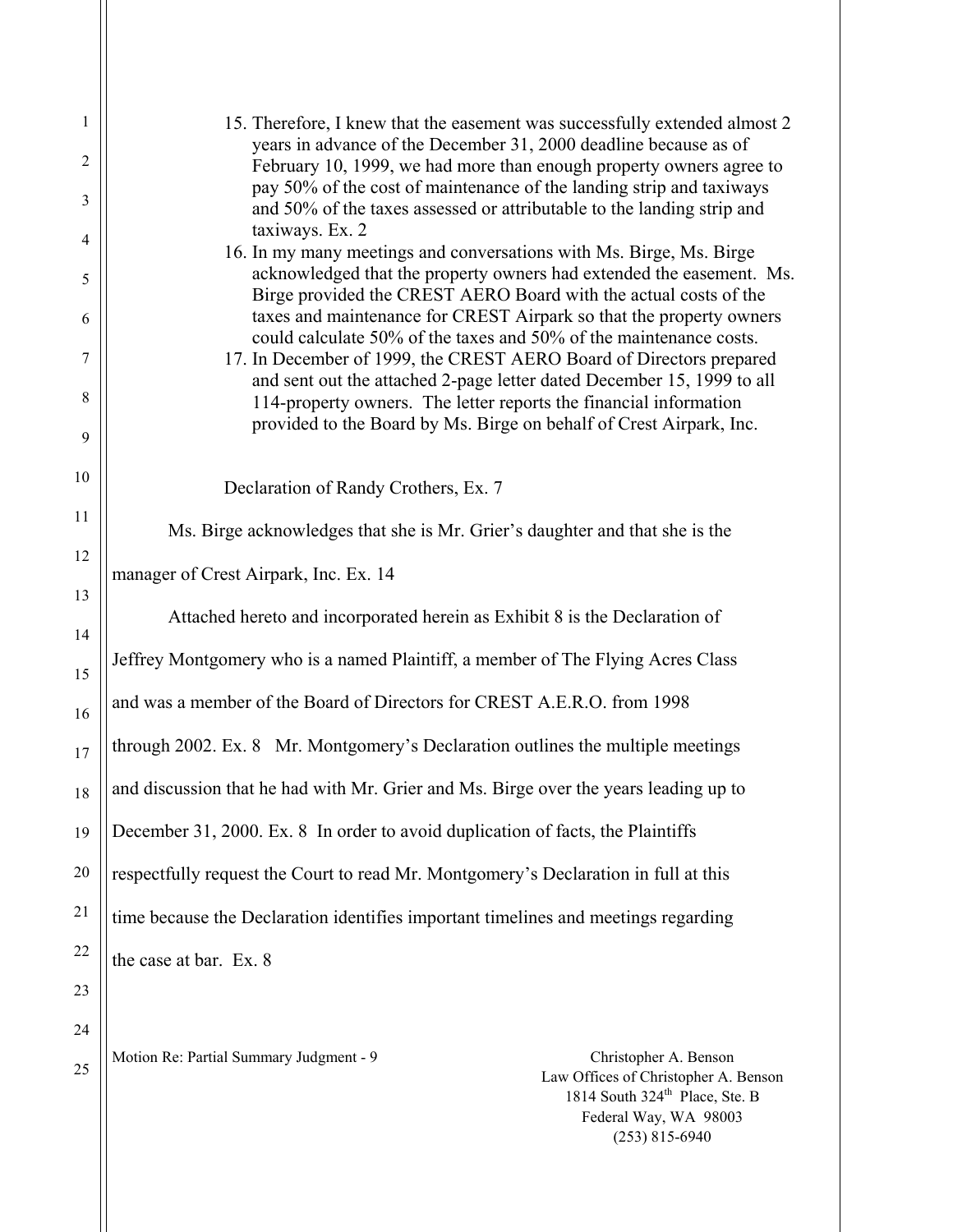| $\mathbf{1}$   | Attached hereto and incorporated herein as Exhibit 9 is the Declaration of                                                                                                                                           |
|----------------|----------------------------------------------------------------------------------------------------------------------------------------------------------------------------------------------------------------------|
| $\overline{2}$ | Thomas Torchia who is a member of The Flying Acres Class and is a member of the                                                                                                                                      |
| $\mathfrak{Z}$ | Board of Directors for CREST A.E.R.O. from 1999 through present. Ex. 9                                                                                                                                               |
| 4              | December 1999 meeting at Shari's Restaurant.                                                                                                                                                                         |
| 5              | In December 1999, CREST A.E.R.O., Inc., President Jeffrey Montgomery,                                                                                                                                                |
| 6<br>$\tau$    | corporate officer Janet Gundlach, corporate officer Tom Torchia, Defendant Norman                                                                                                                                    |
| $\,8\,$        | C. Grier and Mr. Grier's daughter and airport manager Rikki Birge, met at Shari's                                                                                                                                    |
| 9              | restaurant to discuss how THE FLYING ACRES CLASS as identified in the                                                                                                                                                |
| 10             | Complaint filed herein, would exercise the option, how THE FLYING ACRES                                                                                                                                              |
| 11             | CLASS would collect funds and how those members of THE FLYING ACRES                                                                                                                                                  |
| 12             | CLASS would pay money to exercise the option. Ex. 8 and 9                                                                                                                                                            |
| 13             | As set forth in Mr. Montgomery's Declaration (Exhibit 8)                                                                                                                                                             |
| 14<br>15       | 23. A few days after the meeting, Ms. Birge provided the<br>maintenance costs for the 1999 so that the home owners could estimate the<br>costs and determine how much to collect from each homeowner.                |
| 16             |                                                                                                                                                                                                                      |
| 17             | 24. On or about December 14, 1999, I met with Rikki Birge at the<br>Crest Airpark Office to discuss the maintenance costs. Attached hereto as<br>exhibit 16 are my handwritten notes taken contemporaneously with my |
| 18             | meeting with Ms. Birge concerning airport expenses. Ms. Birge told me the<br>individual expense categories by looking at printed documents in her office.                                                            |
| 19             | 25. I took my handwritten information and typed the top sheet on                                                                                                                                                     |
| 20             | Exhibit 16.<br>I then prepared a newsletter dated December 15, 1999 and sent it out to all                                                                                                                           |
| 21             | of the homeowners. Exhibit. 17 On the second page of Ex. 17, the<br>maintenance costs that I received from Ms. Birge the day before are                                                                              |
| 22             | reflected. Compare Ex. 16 to 17.                                                                                                                                                                                     |
| 23<br>24       | 26. Therefore, CREST A.E.R.O. started performing its part by<br>billing the homeowners through the accounting firm of Oliveira CPAs, the                                                                             |
| 25             | Motion Re: Partial Summary Judgment - 10<br>Christopher A. Benson<br>Law Offices of Christopher A. Benson<br>1814 South 324 <sup>th</sup> Place, Ste. B<br>Federal Way, WA 98003<br>$(253)$ 815-6940                 |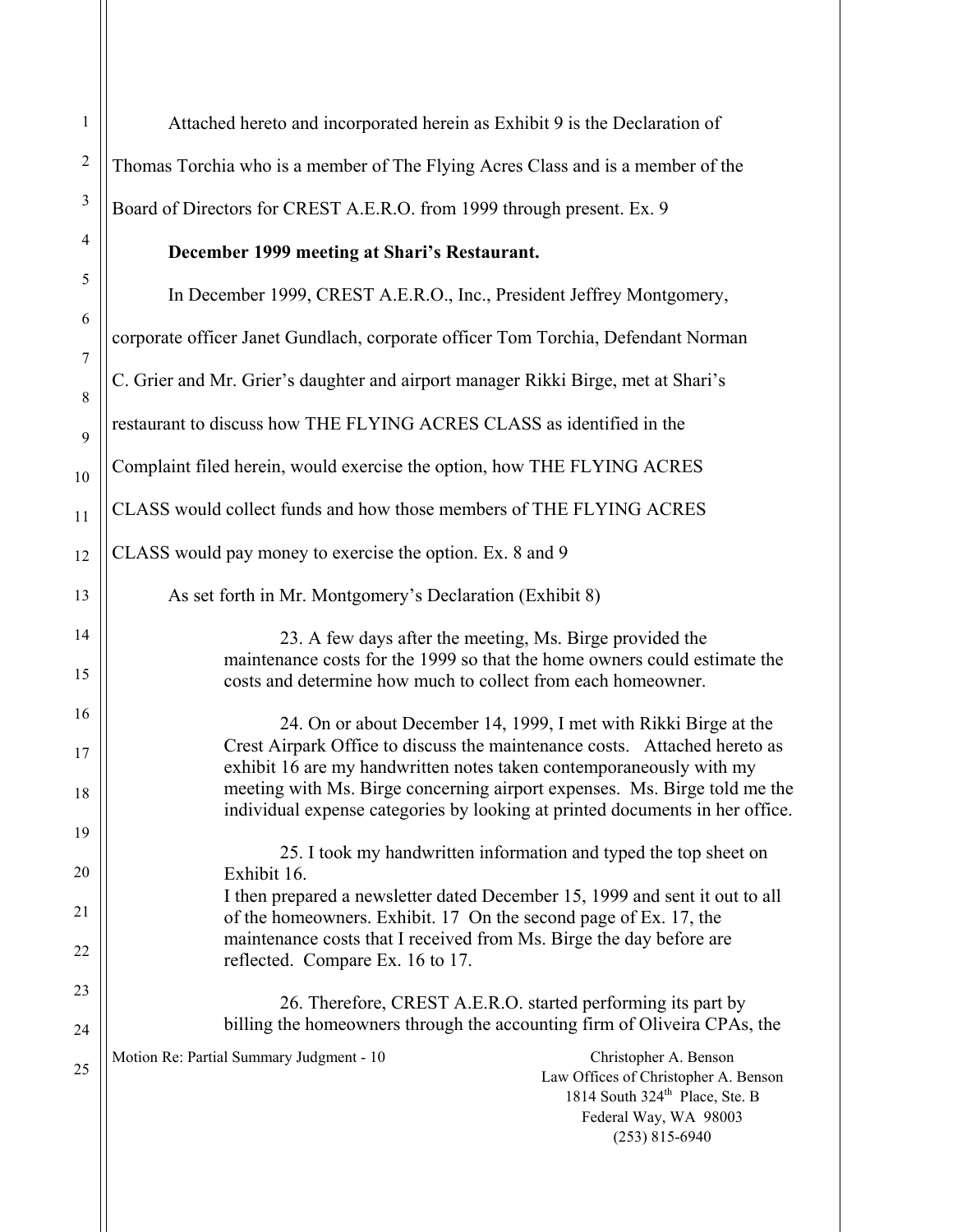| 1      | sum of \$128.50 per lot in 2000. This would create a 1-year reserve account.                                                                                                                         |
|--------|------------------------------------------------------------------------------------------------------------------------------------------------------------------------------------------------------|
| 2      | The first payment for one-fourth of 2001 expenses and taxes would not be<br>due and payable till March 30, 2001 and each succeeding calendar quarter                                                 |
| 3      | after that.                                                                                                                                                                                          |
| 4<br>5 | 27. Therefore, starting in 2000, the homeowners that had signed the<br>Agency Appointment Agreements were billed, and paid, the \$128.50 each<br>for the year 2000.                                  |
|        | 28. Between December of 1999 and March of 2000, CREST                                                                                                                                                |
| 6<br>7 | A.E.R.O. started implementing the agreed plan and a separate electric meter<br>was installed for runway light and rotating beacon so that costs could be                                             |
| 8      | more easily segregated. CREST A.E.R.O. paid<br>for the installation of the meter and Mr. Grier was present during the                                                                                |
| 9      | installation and called Jeffrey Montgomery to be present and supervise the<br>installation which Mr. Montgomery did. The bill for the electric meter was                                             |
| 10     | from SCG Electric (Exhibit 18)                                                                                                                                                                       |
| 11     | and was paid by Crest Aero via check number 2154 in the sum of \$409.97.<br>(Exhibit 18)                                                                                                             |
|        | 29. Prior to November of 2000, Ms. Birge provided an excerpt from                                                                                                                                    |
| 12     | a proposed plan that the Defendants "were working on.". A copy of the                                                                                                                                |
| 13     | excerpt is attached. There is no title of the document other than at the top of<br>the pages it starts with "V. Procedures. A. Annual Estimate and                                                   |
| 14     | Accounting"                                                                                                                                                                                          |
| 15     | 30. On December 15, 2000, I delivered to Rikki Birge a proposed                                                                                                                                      |
| 16     | Letter of Understanding for Mr. Grier to sign. The "Letter" set out items that<br>CREST A.E.R.O. and Mr. Grier had previously discussed and agreed to. I                                             |
| 17     | said "look this over with your dad (Mr. Grier) and let me know what you<br>think."                                                                                                                   |
| 18     | 31. In December of 2000, prior to the airpark Christmas party, I met                                                                                                                                 |
| 19     | as President of CREST A.E.R.O. with Mr. Grier at my house to discuss the<br>Letter of Understanding dated December 15, 2000. I walked around the                                                     |
| 20     | airport with Mr. Grier at that time. Mr. Grier identified various issues and                                                                                                                         |
| 21     | concerns such as: (a) east side private road; (b) trash dumping; (c)<br>vandalism; (d) holes in the ground on the northwest side of the airport; $(e)$                                               |
| 22     | other easement and non-easement issues.                                                                                                                                                              |
| 23     | 32. There are numerous monthly meetings referenced in the CREST<br>A.E.R.O. meeting book in the form of Board of Director Meeting minutes.                                                           |
| 24     | The documents speak for themselves and have been provided.                                                                                                                                           |
| 25     | Motion Re: Partial Summary Judgment - 11<br>Christopher A. Benson<br>Law Offices of Christopher A. Benson<br>1814 South 324 <sup>th</sup> Place, Ste. B<br>Federal Way, WA 98003<br>$(253)$ 815-6940 |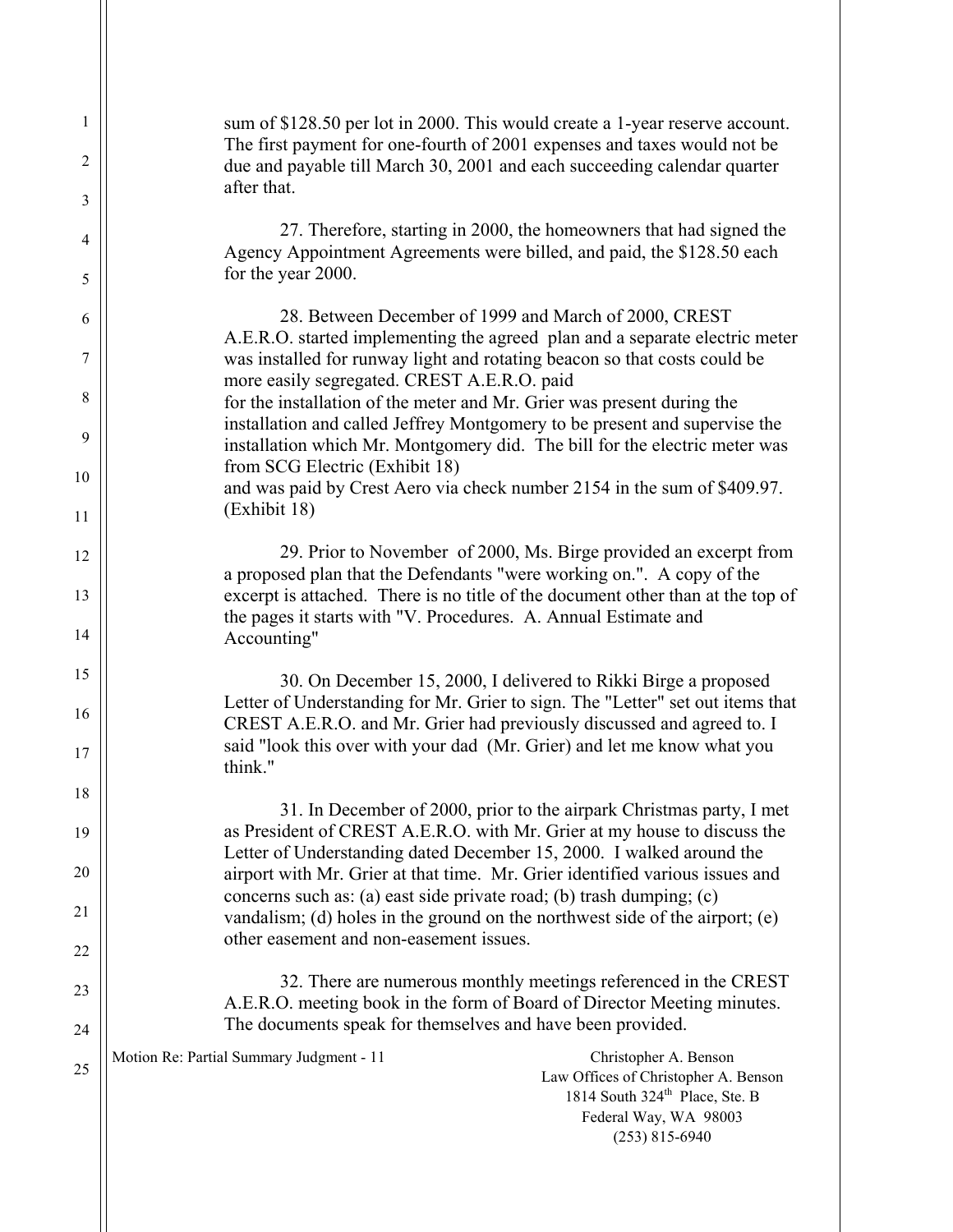| 1<br>2   | 33. In March of 2000, CREST A.E.R.O. requested that Crest Airpark                                                                                                                                                  |
|----------|--------------------------------------------------------------------------------------------------------------------------------------------------------------------------------------------------------------------|
| 3        | provide bills for the first calendar quarter of 2000 for maintenance and taxes<br>as the agreed to " test" of the system. However, Crest Airpark failed to                                                         |
| 4        | provide the test billings. Ms. Birge indicated that "she was too busy" to<br>provide the test billings at that time. Since this was simply a test of the<br>process, CREST A.E.R.O. did not press the issue.       |
| 5        |                                                                                                                                                                                                                    |
| 6        | 34. Attached to the Summary Judgment Motion as exhibit 15, is a<br>true and accurate copy of the business record of the Board of Director<br>Meeting held for February, 1999. I was part of the discussion at that |
| 7        | meeting and the impromptu meeting with Rikki Birge was discussed. (Ex.                                                                                                                                             |
| 8        | 15 p. 2) During the meeting with Ms. Birge, Elizabeth Jogtich (now know<br>as Elizabeth Lundin) on behalf CREST AERO Board of Directors delivered<br>all signed Agency Agreements at that time.                    |
| 9        |                                                                                                                                                                                                                    |
| 10       | 35. Attached as Exhibit 6 are true and accurate copies of all Agency<br>Appointments that were signed, notarized and recorded regarding the                                                                        |
| 11<br>12 | individual parcels between 1994 and February 1999. A meeting was<br>scheduled to meet with Ms. Birge on December 20, 2000. However, Ms.<br>Birge contacted Janet Gundlach on December 19, 2000 and canceled the    |
| 13       | meeting.                                                                                                                                                                                                           |
| 14       | 36. In reliance on the meetings and the information provided<br>by the Defendants, THE FLYING ACRES CLASS, CREST                                                                                                   |
| 15       | A.E.R.O., Inc. on behalf of its members and the Defendants jointly<br>installed a new power meter in the airport office to separate out the                                                                        |
| 16       | electrical for the runway lights and rotating beacon. Mr. Grier even<br>called me over to the airport office to monitor the installation of the                                                                    |
| 17       | power meter.                                                                                                                                                                                                       |
| 18       | Ex. 8                                                                                                                                                                                                              |
| 19       | As set forth in Exhibit 10, THE FLYING ACRES CLASS tendered payment                                                                                                                                                |
| 20       | to Defendants Crest Airpark, Inc. and Mr. Grief via a December 28, 2000 letter and                                                                                                                                 |
| 21       | check dated December 19, 2000 in the sum of \$3,000 for its estimated 50% share of                                                                                                                                 |
| 22       | maintenance and taxes. Ex. 10 The December 29, 2000 letter was received by Crest                                                                                                                                   |
| 23       |                                                                                                                                                                                                                    |
| 24       |                                                                                                                                                                                                                    |
| 25       | Motion Re: Partial Summary Judgment - 12<br>Christopher A. Benson<br>Law Offices of Christopher A. Benson<br>1814 South 324 <sup>th</sup> Place, Ste. B<br>Federal Way, WA 98003<br>$(253)$ 815-6940               |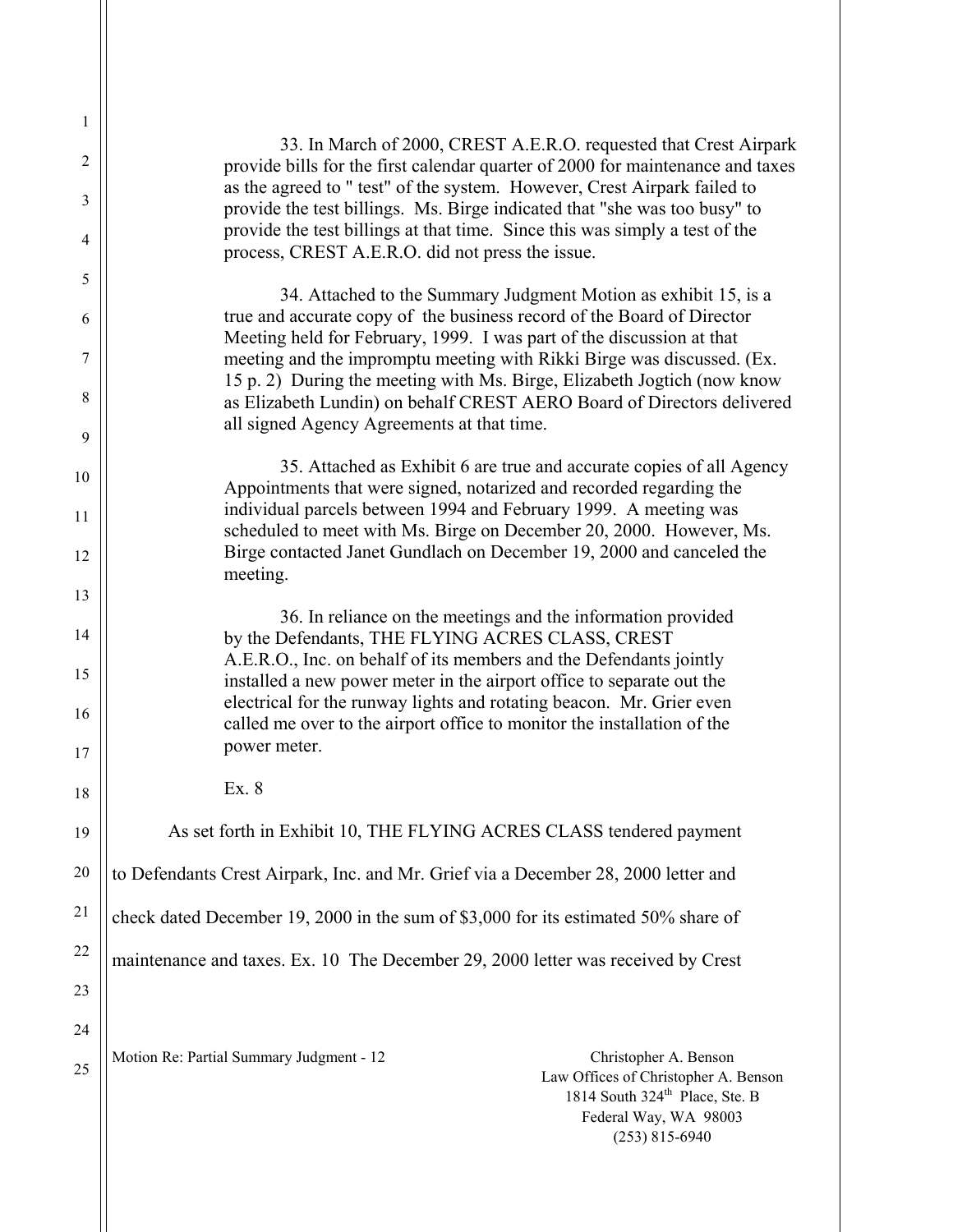| $\mathbf{1}$   | Airpark, Inc. on December 29, 2000. Ex. 10 However, Crest Airpark and Mr. Grier                                                                                                                      |
|----------------|------------------------------------------------------------------------------------------------------------------------------------------------------------------------------------------------------|
| $\overline{2}$ | did not accept the payment and returned the check. Ex. 10                                                                                                                                            |
| 3              | Since the December 28, 2000 letter from CREST A.E.R.O. with payment to                                                                                                                               |
| $\overline{4}$ | Crest Airpark and Mr. Grier, CREST A.E.R.O. has tendered payment every calendar                                                                                                                      |
| 5              | quarter in the sum of \$3,000 for THE FLYING ACRES CLASS' estimated share of                                                                                                                         |
| 6              | 50% payment of maintenance and real estate taxes as set forth in the easement. Ex.                                                                                                                   |
| 7              | 10 However, each tender of payment has been rejected by Crest Airpark and Mr.                                                                                                                        |
| 8<br>9         | Grier. Ex. 10                                                                                                                                                                                        |
| 10             | In January 2001, the Defendants have expressed allegations that the Nesland                                                                                                                          |
| 11             | Easement was no longer valid and the Defendants have refused to accept payments                                                                                                                      |
| 12             | tendered from Plaintiffs to pay for 50% of the maintenance and 50% of the assessed                                                                                                                   |
| 13             | taxes attributable to the landing strip and taxiways. Ex. 19                                                                                                                                         |
| 14             | <b>EVIDENCE RELIED UPON</b><br>IV.                                                                                                                                                                   |
| 15             | This motion is based on the following exhibits:                                                                                                                                                      |
| 16             | 1. Order Certifying Class 12/18/2002.                                                                                                                                                                |
| 17             | 2. Nesland Easement dated December 11, 1975.                                                                                                                                                         |
| 18             | 3. Plaintiffs Amended Complaint.                                                                                                                                                                     |
| 19             | 4. Grier Deed and Declarations concerning transfer to Grier Family Holdings,<br>L.L.C.                                                                                                               |
| 20             | 5. Secretary of State information concerning CREST A.E R.O.                                                                                                                                          |
| 21             | Copies of Agency Appointments that existed between November 1994 and<br>6.                                                                                                                           |
| 22<br>23       | February 1999.                                                                                                                                                                                       |
| 24             | 7. Declaration of Randy Crothers.                                                                                                                                                                    |
| 25             | Motion Re: Partial Summary Judgment - 13<br>Christopher A. Benson<br>Law Offices of Christopher A. Benson<br>1814 South 324 <sup>th</sup> Place, Ste. B<br>Federal Way, WA 98003<br>$(253)$ 815-6940 |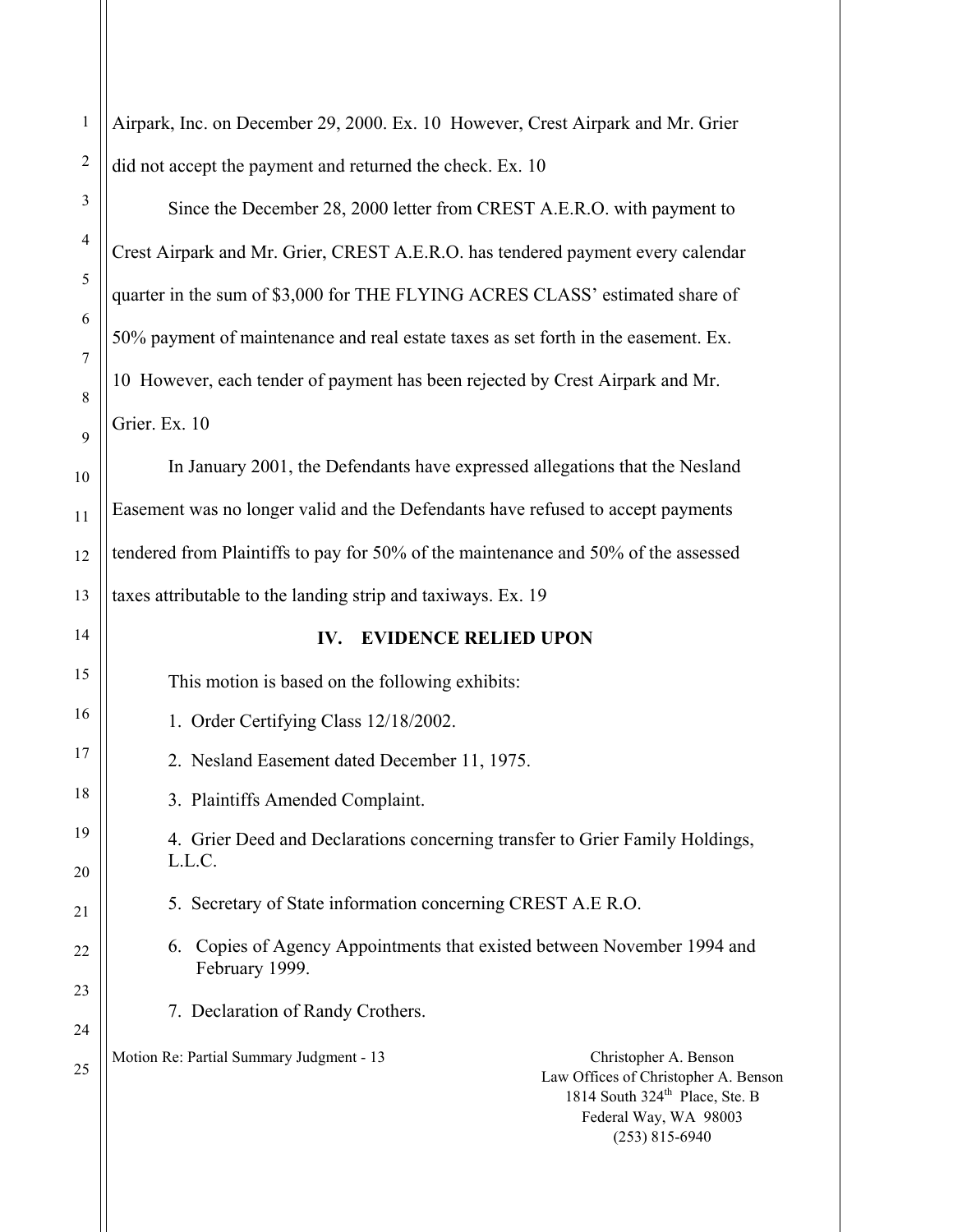| 1        | 8. Declaration of Jeffrey M. Montgomery.                                                                                                                                                             |
|----------|------------------------------------------------------------------------------------------------------------------------------------------------------------------------------------------------------|
| 2        | 9. Declaration of Thomas Torchia.                                                                                                                                                                    |
| 3        | 10. The Flying Acres Class tender of payment of taxes and maintenance 12/28/00;<br>4/3/01; 7/13/01; 9/30/01; 3/25/02; 6/20/02; 9/24/02; 12/27/02; 3/31/03; 7/1/03 and                                |
| 4<br>5   | rejection letters from Defendant dated 4/3/01; 7/13/01; 10/10/01; 3/28/02; 6/27/02;<br>$9/26/02$ ; $12/30/02$ ; $4/3/03$ ; $7/10/03$ .                                                               |
| 6        | 11. Stipulated Order Authorizing Publication to Unknown.                                                                                                                                             |
| 7        | 12. Affidavit of Publication by the Daily Journal of Commerce.                                                                                                                                       |
| 8        | 13. Declaration of Norman C. Grier dated June 27, 2002.                                                                                                                                              |
| 9        | 14. Declaration of Rikki Birge dated June 27, 2002.                                                                                                                                                  |
| 10       | 15. Minutes of February 10, 1999 CREST A.E.R.O Board Meeting.                                                                                                                                        |
| 11<br>12 | 16. Handwritten and typed meeting notes of Jeffrey Montgomery taken December<br>14, 1999 contemporaneous with meeting with Ms. Birge.                                                                |
| 13<br>14 | 17. December 15, 1999 Newsletter prepared by Jeffrey Montgomery based on<br>December 14, 1999 meeting with Ms. Birge and mailed to all members of The<br>Flying Acres Class.                         |
| 15<br>16 | 18. Billing for installation of separate electrical meter dated 2/10/2000 and copy of<br>payment for installation by CREST A.E.R.O. in the sum of \$409.97.                                          |
| 17       | 19. January 8, 2001 from attorney for Crest Airpark and Mr. Grier regarding<br>extension of easement.                                                                                                |
| 18       | V. AUTHORITY AND ARGUMENT                                                                                                                                                                            |
| 19       | The following argument will address the issues presented in the following order: A.                                                                                                                  |
| 20<br>21 | Standard of Law for Summary Judgment; B. Creation of Express Easement by Nesland; C.                                                                                                                 |
| 22       | Exercising the Nesland Easement Option to Extend; D. Declaratory Action under RCW                                                                                                                    |
| 23       | 7.24.020; E. Quiet Title: Pursuant to RCW §7.28.010; and F. Granting an Injunction until                                                                                                             |
| 24       | January 1, 2026.                                                                                                                                                                                     |
| 25       | Motion Re: Partial Summary Judgment - 14<br>Christopher A. Benson<br>Law Offices of Christopher A. Benson<br>1814 South 324 <sup>th</sup> Place, Ste. B<br>Federal Way, WA 98003<br>$(253)$ 815-6940 |
|          |                                                                                                                                                                                                      |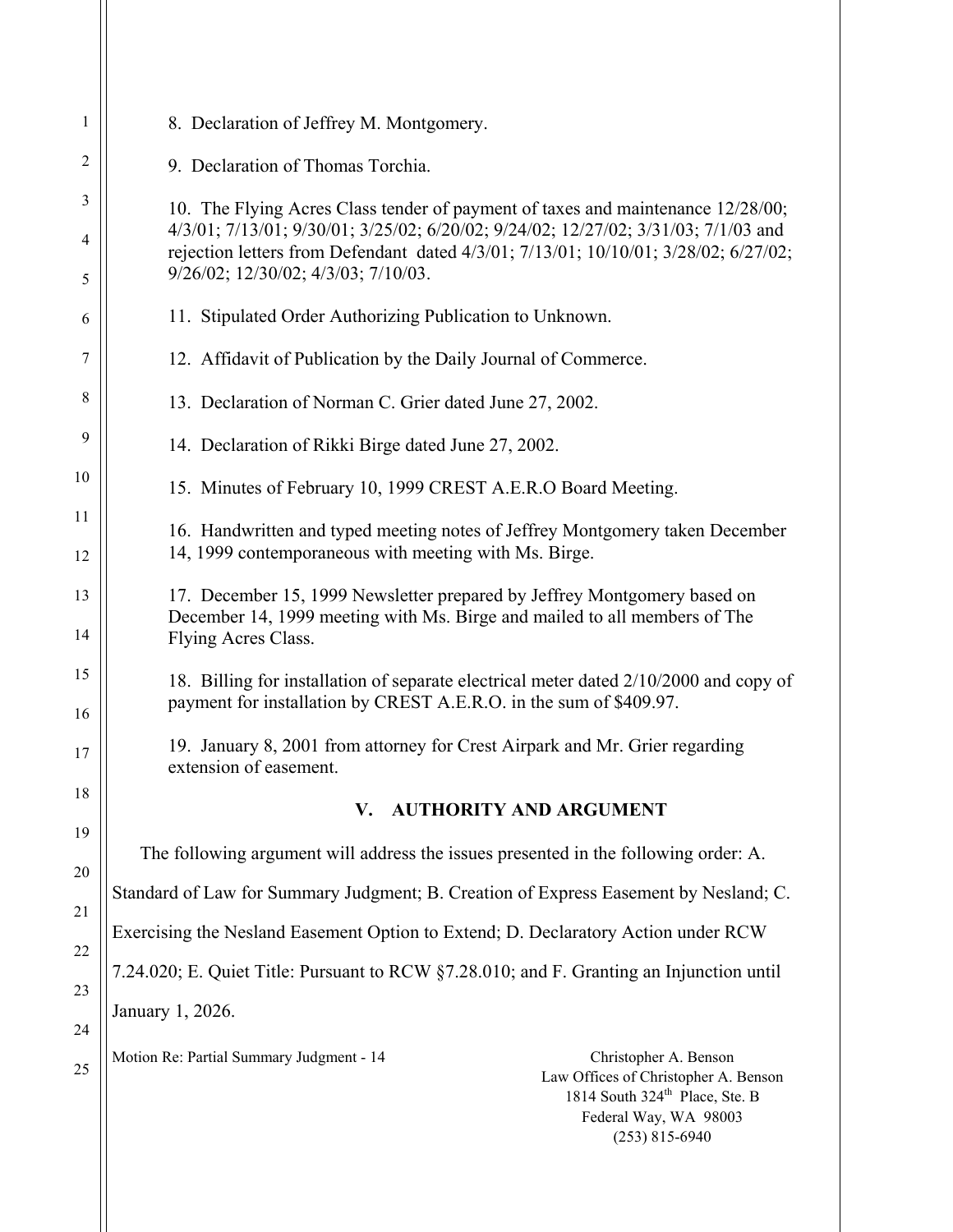1

2

3

4

5

6

7

8

9

10

11

12

13

14

15

16

17

18

19

20

21

22

23

24

25

## **A. STANDARD OF LAW**

 Plaintiffs are entitled to a summary judgment on each of the plaintiffs' claims identified herein because the pleadings, depositions, and affidavits on file in this case present no genuine issue of material fact and the Plaintiffs are entitled to a judgment as a matter of law. A material issue involves factual disputes that have the potential of affecting outcome. Anderson v. Liberty Lobby, Inc., 477 U.S. 242, 248 (1986). "Genuine" issues of fact involve issues where reasonable jurors could return a verdict in favor of the non-moving party. Id., at 248. The standard is actually akin to that of a directed verdict. Celotex Corp. v. Carter, 477 U.S. 317 (1986). Accordingly, it is no longer sufficient for a party to simply point to any scintilla of probative evidence in order to resist a motion for summary judgment. Anderson, 477 U.S. at 248. The non-moving party must now be able to persuade the judge that the "evidence presents a sufficient disagreement to require submission to a jury." Carey v. United States Postal Services, 812 F.2d 621, 623  $(10<sup>th</sup>$  Cir. 1987). Without a prima facie showing with respect to each of the elements concerning the alleged claims, there are no genuine issues of fact and the court must grant summary judgment. Ertl v. Parks and Recreation, 76 Wn. App. 110, 115 (1994).

## **B. CREATION OF EXPRESS EASEMENT BY NESLAND DECEMBER 16, 1975.**

Motion Re: Partial Summary Judgment - 15 Christopher A. Benson An easement is a non-possessory use that one may hold in land owned by another. The land that is benefited by the easement is called the "dominant estate", and the land that is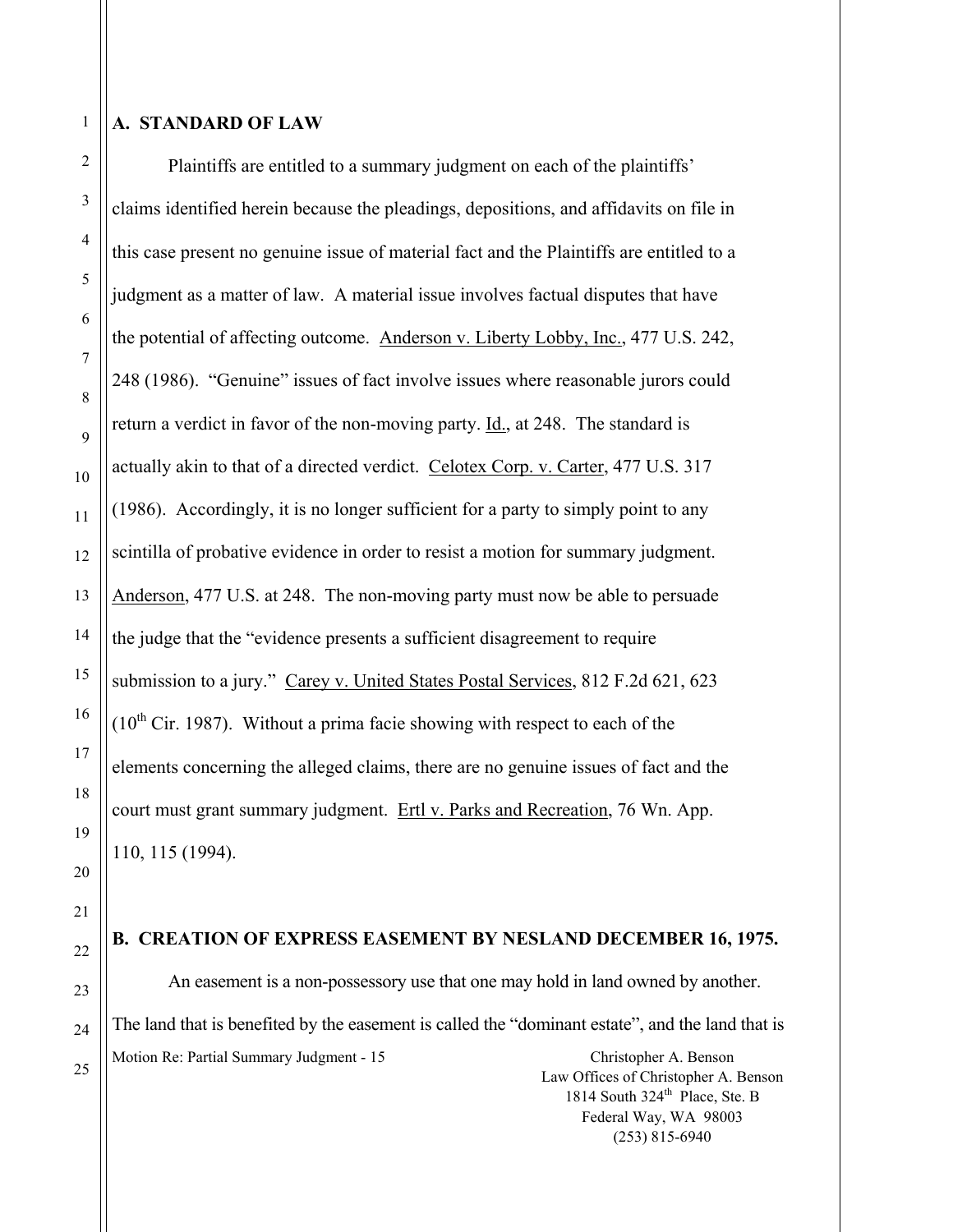| $\mathbf{1}$          | used for the easement is called the "burdened land" or the "servient estate". The owner of the                                                                                                                                                                    |
|-----------------------|-------------------------------------------------------------------------------------------------------------------------------------------------------------------------------------------------------------------------------------------------------------------|
| $\sqrt{2}$            | burdened land continues to have the right of use, possession, and enjoyment subject only to                                                                                                                                                                       |
| $\mathfrak{Z}$        | the limitation that he/she cannot interfere with the right created in the easement holder.                                                                                                                                                                        |
| $\overline{4}$        | 3 Ed. WASHINGTON REAL PROPERTY DESKBOOK §10.2(1)-(2); Meresse v. Stelma,                                                                                                                                                                                          |
| 5                     | 100 Wn. App. 857, 868, 999 P.2d 1267 (2000).                                                                                                                                                                                                                      |
| 6                     | As set forth in <i>Beebe v. Swerda</i> , 58 Wn. App. 375, 379, 793 P.2d 442 (1990)                                                                                                                                                                                |
| $\tau$<br>$\,$ 8 $\,$ | An express conveyance of an easement, by grant or reservation, must be made by<br>written deed. RCW 64.04.010. No particular words are necessary to constitute a<br>grant, and any words which clearly show the intention to give an easement, which is           |
| 9                     | by law grantable, are sufficient to effect that purpose, providing the language is<br>sufficiently definite and certain in its terms. 28 C.J.S. Easements SS 24 (1941); 25                                                                                        |
| 10<br>11              | Am. Jur. 2d Easements and Licenses SS 20 (1966); 2 G. Thompson, Real Property<br>SS 320, at 47 (1980 repl.).                                                                                                                                                      |
| 12                    | A covenant or agreement may operate as a grant of an easement if, to carry out<br>the intention of the parties thereto, it is necessary to give it that effect.                                                                                                   |
| 13                    | 2 G. Thompson, Real Property SS 320, at 53 (1980 repl.).                                                                                                                                                                                                          |
| 14<br>15              | In construing a deed, the court is required to carry out the intentions of the parties<br>and, if the deed admits of more than one construction, it must be construed most<br>strictly against the grantor and most favorably to the grantee. Hodgins v. State, 9 |
| 16                    | Wn. App. 486, 513 P.2d 304 (1973).                                                                                                                                                                                                                                |
| 17                    | RCW 64.04.010 provides as follows:                                                                                                                                                                                                                                |
| 18                    | RCW 64.04.010 Conveyances and encumbrances to be by deed.                                                                                                                                                                                                         |
| 19                    | Every conveyance of real estate, or any interest therein, and every contract<br>creating or evidencing any encumbrance upon real estate, shall be by deed:                                                                                                        |
| 20                    | PROVIDED, That when real estate, or any interest therein, is held in trust, the terms<br>and conditions of which trust are of record, and the instrument creating such trust                                                                                      |
| 21                    | authorizes the issuance of certificates or written evidence of any interest in said real                                                                                                                                                                          |
| 22                    | estate under said trust, and authorizes the transfer of such certificates or evidence of<br>interest by assignment by the holder thereof by a simple writing or by endorsement                                                                                    |
| 23                    | on the back of such certificate or evidence of interest or delivery thereof to the<br>vendee, such transfer shall be valid, and all such assignments or transfers hereby                                                                                          |
| 24                    | Motion Re: Partial Summary Judgment - 16                                                                                                                                                                                                                          |
| 25                    | Christopher A. Benson<br>Law Offices of Christopher A. Benson<br>1814 South 324 <sup>th</sup> Place, Ste. B<br>Federal Way, WA 98003<br>$(253)$ 815-6940                                                                                                          |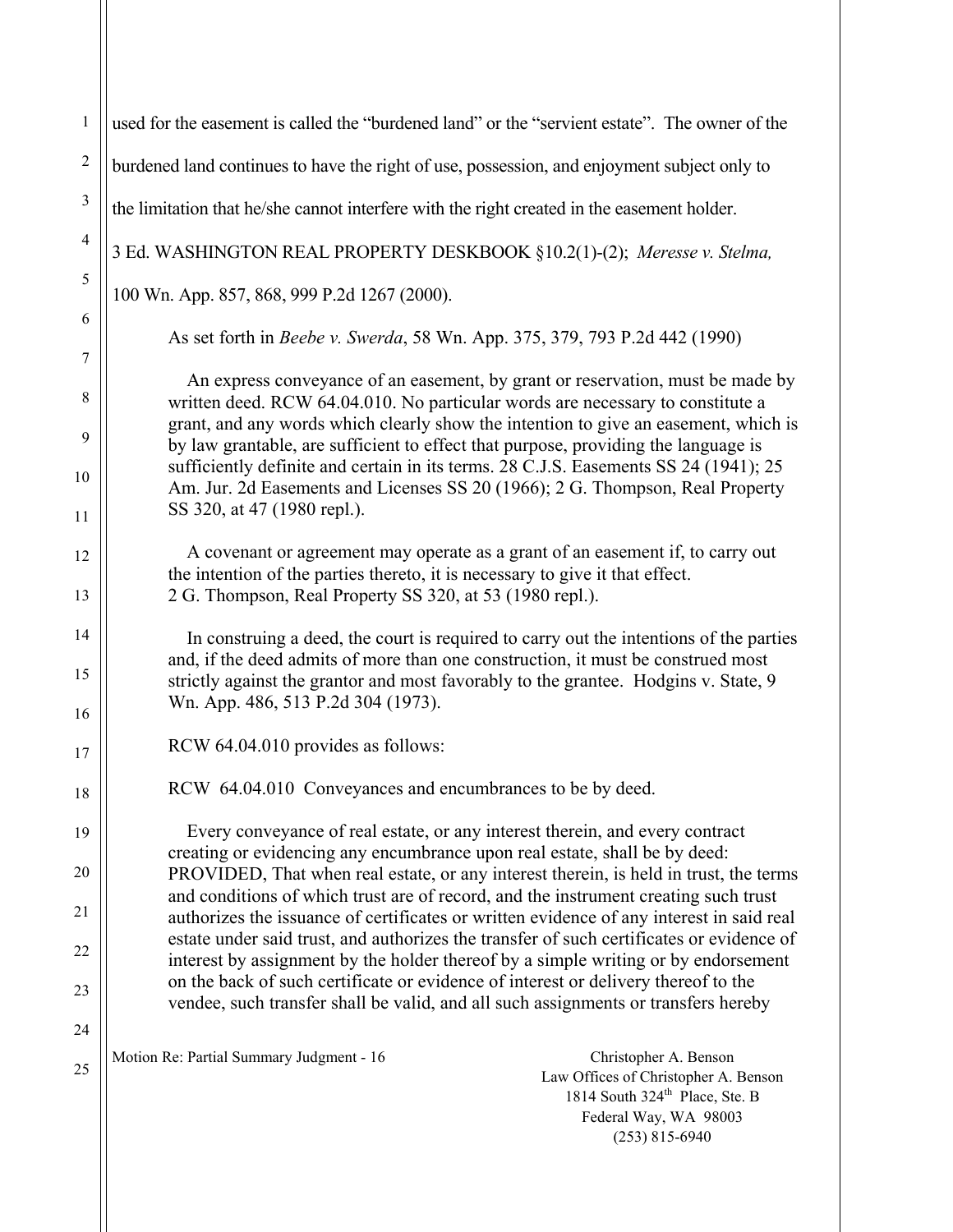authorized and heretofore made in accordance with the provisions of this section are hereby declared to be legal and valid.

RCW 64.04.020 provides as follows:

RCW 64.04.020 Requisites of a deed

 Every deed shall be in writing, signed by the party bound thereby, and acknowledged by the party before some person authorized by this act to take acknowledgments of deeds.

 In the case at bar, the written Nesland Easement recorded under King County Auditor number 7512160233 on December 16, 1975 complies with the statutory and case law concerning creation of an Express Easement: It is in writing, sound by the party to the bound (i.e. owners of burdened land), it is acknowledged, it was recorded, it contains "grant" language, it identifies a right of use, it specifically states that the easement "shall be binding upon the heirs and assigns of the parties and shall run with the land." Ex. 2

In the case at bar, after December 16, 1975, Mr. Grier and/or Crest Airpark, Inc.

and/or Grier Family Holdings, L.L.C. acquired title to the burdened property identified in

the Nesland Easement; therefore, Mr. Grier and Crest Airpark, Inc. and as April 22, 2002,

Grier Family Holdings, L.L.C. are bound by the Nesland Express Easement.

## **C. EXERCISING THE NESLAND EASEMENT OPTION TO EXTEND**

In the case at bar, the Nesland Easement initially granted use rights to the benefited property owners until December 31, 2000. Ex. 2 However, the Nesland Easement provided the Property Owners with an option to extend the easement until December 31, 2025. Ex. 2

Motion Re: Partial Summary Judgment - 17 Christopher A. Benson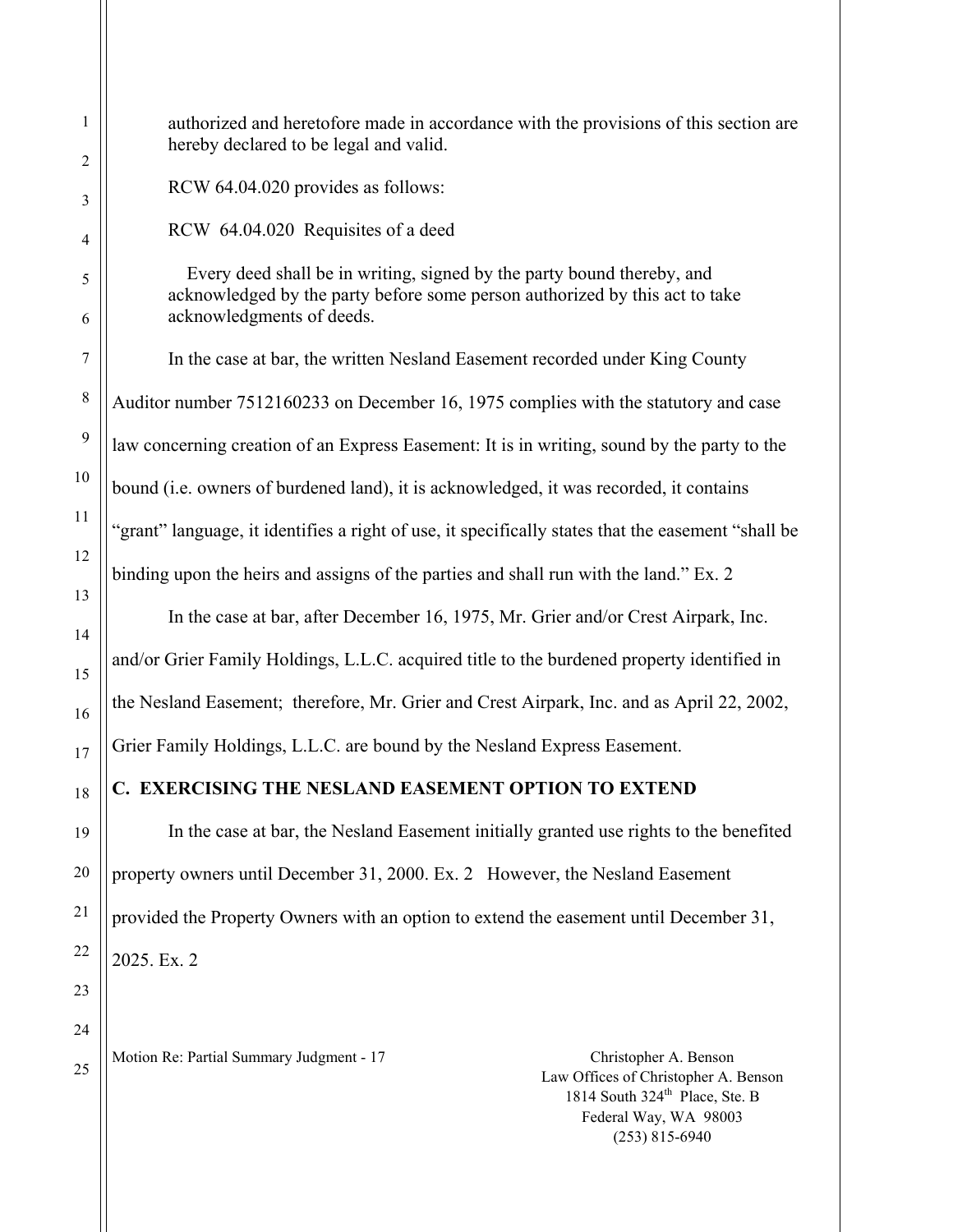However, the Nesland Easement language is silent as to the mechanism to notify burdened party of benefited landowners' intent to exercise option to extend easement until December 31, 2025. Ex. 2 Therefore, the Court is allowed to examine the surrounding circumstances.

In *Lowe v. Double L Properties, Inc*., 105 Wn. App. 888, 894, the Court held "Similarly, if the easement is ambiguous or even silent on some points, the rules of construction call for examination of the situation of the property, the parties, and surrounding circumstances." Rupert, 31 Wn. App. at 31 (citing City of Seattle v. Nazarenus, 60 Wn.2d 657, 374 P.2d 1014 (1962)). In Washington, the Court takes a very flexible view concerning the "exercise of options" and allows even an "oral" exercise of an option concerning the purchase of real estate. *Ban-co Investment Co. v. Loveless*, 22 Wn. App. 122, 132-133, 587 P.2d 567 (1978). The Ban-co Court held in relevant part: " Neither is the oral agreement to exercise the options rendered unenforceable because of the statute of frauds requiring that certain agreements be in writing. See RCW 19.36.010; RCW 64.04.010. In this jurisdiction, it is settled that the acceptance of a written option to purchase real estate is not invalid because it is oral. Duprey v. Donahoe, 52 Wn.2d 129, 133, 323 P.2d 903 (1958); Spake v. Elder, 1 Wn. App. 116, 121-22, 459 P.2d 820 (1969). The rationale is that the statute of frauds is sufficiently complied with in that situation since the detailed terms of the contract to sell are supplied by the writing signed by the parties to be held. See Annot., 30 A.L.R.2d 976 (1962). The Court *in Smith v. Hamilton*, 26 Wn. App. 633, 637, 613 P.2d 567 (1980). .2d

567 (1978) held in relevant part

**In the absence of any provision in the option contract with reference to the manner by which an option can be exercised, it is the general rule that any manifestation, either oral or written, indicating an acceptance on the part of the optionee is sufficient**.

Motion Re: Partial Summary Judgment - 18 Christopher A. Benson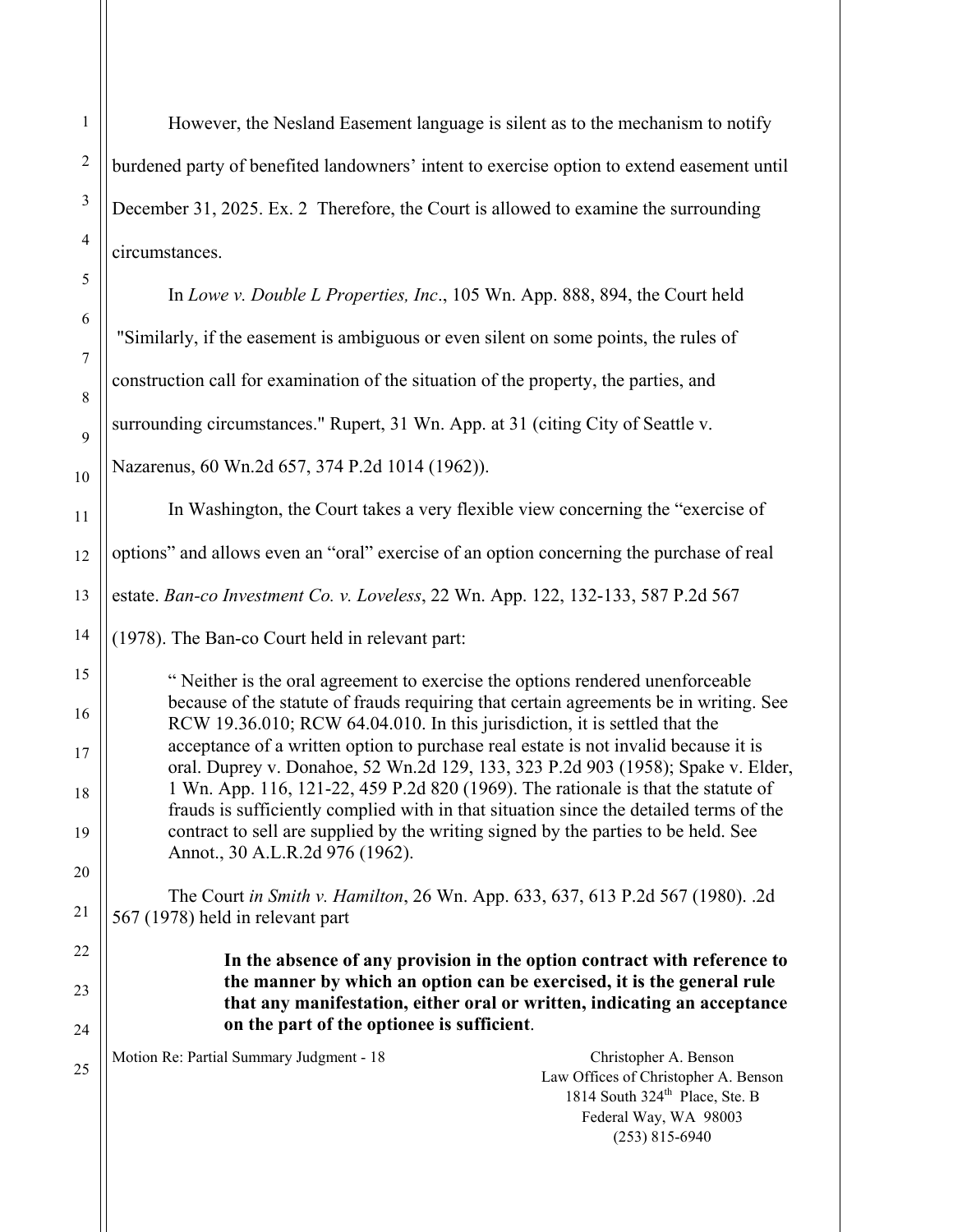See also *Spake v. Elder*, 1 Wn. App. 116, 122, 459 P.2d 820 (1969). Cf. *Ban-Co Inv. Co. v. Loveless*, 22 Wn. App. 122, 587 P.2d 567 (1978). (emphasis added)

 In the case at bar, the Nesland Easement is silent as to the mechanism as "to the manner by which" the option could be exercised. Ex. 2 Therefore, the Property Owners could use "any manifestation, either oral or written, indicating as acceptance on the part of the optionee."

 As set forth in the Declaration of Randy Crothers (Ex. 7), he personally delivered 90 signed Agency Agreements on behalf of the Property Owners benefited by the Nesland Easement to the Defendants on or before February 10, 1999 which is 22 months prior to the expiration of the Nesland Easement. Ex. 7

 As set forth in the Declaration of Mr. Montgomery and Mr. Torchia a specific meeting was held at Shari's Restaurant on December 13, 1999 with Mr. Grier and his daughter Rikki Birge. Ex. 8 and 9 The purpose of the meeting was to exercise the option and work out the logistics of how payments would be made regarding the airport. Id.

 "Between December of 1999 and March of 2000, CREST A.E.R.O. started implementing the agreed plan and a separate electric meter was installed for runway light and rotating beacon so that costs could be more easily segregated. CREST A.E.R.O. paid for the installation of the meter and Mr. Grier was present during the installation." Ex. 8 Mr. Grier called Jeffrey Montgomery to be present and supervise the installation which Mr. Montgomery did. The bill for the electric meter was from SCG Electric and was paid by Crest A.E.R.O. via check number 2154 in the sum of \$409.97. Ex. 8

Motion Re: Partial Summary Judgment - 19 Christopher A. Benson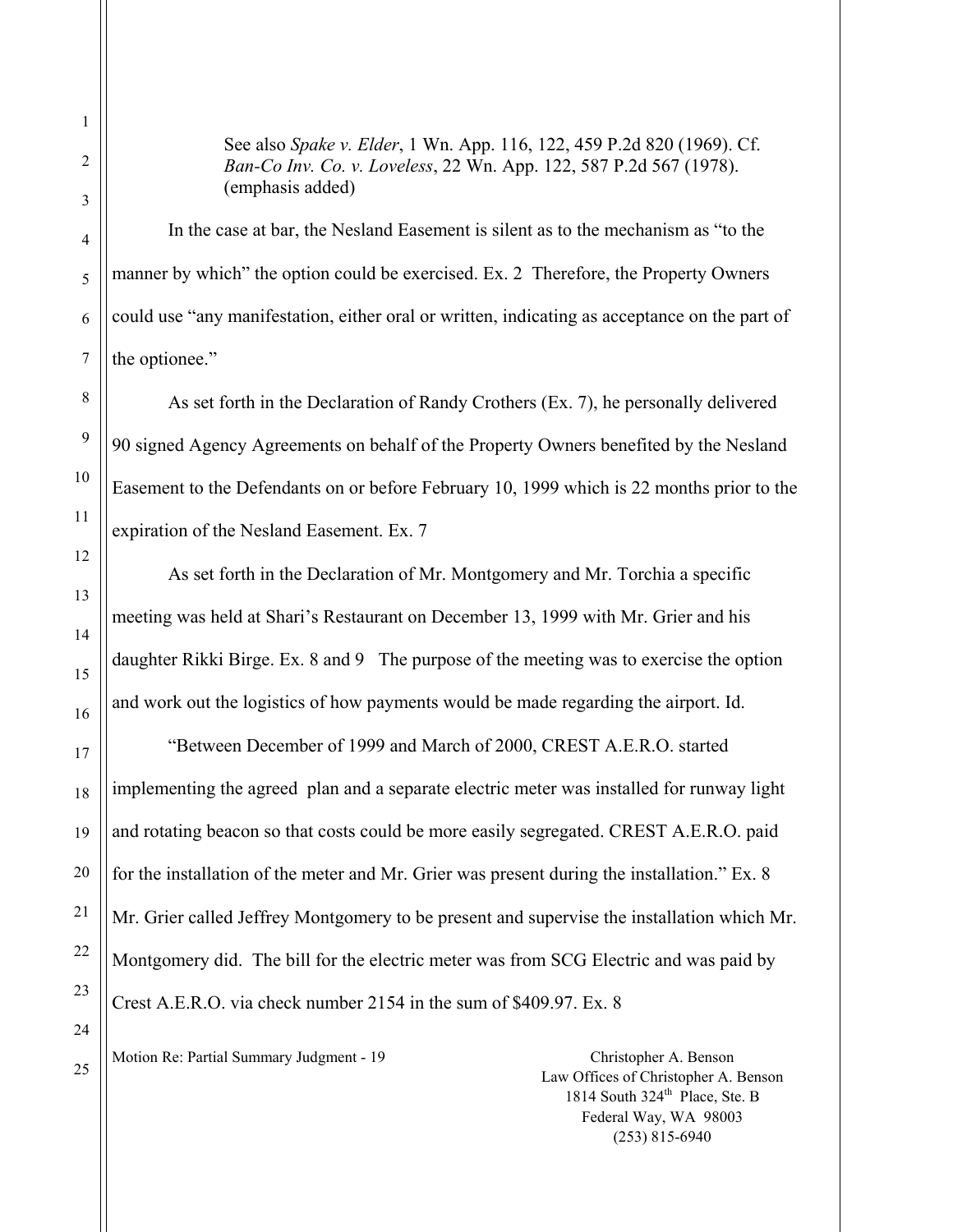| $\mathbf{1}$    | Therefore, there is no genuine issue of material fact as to whether the benefited                                                                                                                    |
|-----------------|------------------------------------------------------------------------------------------------------------------------------------------------------------------------------------------------------|
| $\overline{c}$  | Property Owners identified in the Nesland Easement timely exercised the option to extend                                                                                                             |
| $\mathfrak{Z}$  | the easement until December 31, 2025. In accordance with the clear terms of the Nesland                                                                                                              |
| 4               | Easement, at least 60% of the then property owners agreed to pay "50% of the cost of                                                                                                                 |
| 5               | maintenance of the landing strip and taxiways and 50% of the taxes assessed or attributable                                                                                                          |
| 6               | to the landing strip and taxiways." Ex. 2, 6, and 7 Hence, the Plaintiffs are entitled to an                                                                                                         |
| $\sqrt{ }$<br>8 | Order and Judgment under RCW 7.24.020 as will be addressed below.                                                                                                                                    |
| 9               | <b>D. DECLARATORY ACTION UNDER RCW 7.24.020</b>                                                                                                                                                      |
| 10              | RCW 7.24.010 provides as follows:                                                                                                                                                                    |
| 11              | Courts of record within their respective jurisdictions shall have power to<br>declare rights, status and other legal relations whether or not further relief is                                      |
| 12              | or could be claimed. An action or proceeding shall not be open to objection<br>on the ground that a declaratory judgment or decree is prayed for. The                                                |
| 13              | declaration may be either affirmative or negative in form and effect; and<br>such declarations shall have the force and effect of a final judgment or                                                |
| 14              | decree.                                                                                                                                                                                              |
| 15              | RCW 7.24.020 provides as follows:                                                                                                                                                                    |
| 16<br>17        | A person interested under a deed, will, written contract or other writings                                                                                                                           |
| 18              | constituting a contract, or whose rights, status or other legal relations are<br>affected by a statute, municipal ordinance, contract or franchise, may have                                         |
| 19              | determined any question of construction or validity arising under the<br>instrument, statute, ordinance, contract or franchise and obtain a declaration                                              |
| 20              | of rights, status or other legal relations thereunder.                                                                                                                                               |
| 21              | In the case at bar, the Superior Court has jurisdiction over rights and legal relations                                                                                                              |
| 22              |                                                                                                                                                                                                      |
| 23              | herein and the present Motion for Partial Summary Judgment requests that an Order and                                                                                                                |
| 24              | Judgment be entered concerning the status and legal relationship of parties regarding the                                                                                                            |
| 25              | Motion Re: Partial Summary Judgment - 20<br>Christopher A. Benson<br>Law Offices of Christopher A. Benson<br>1814 South 324 <sup>th</sup> Place, Ste. B<br>Federal Way, WA 98003<br>$(253)$ 815-6940 |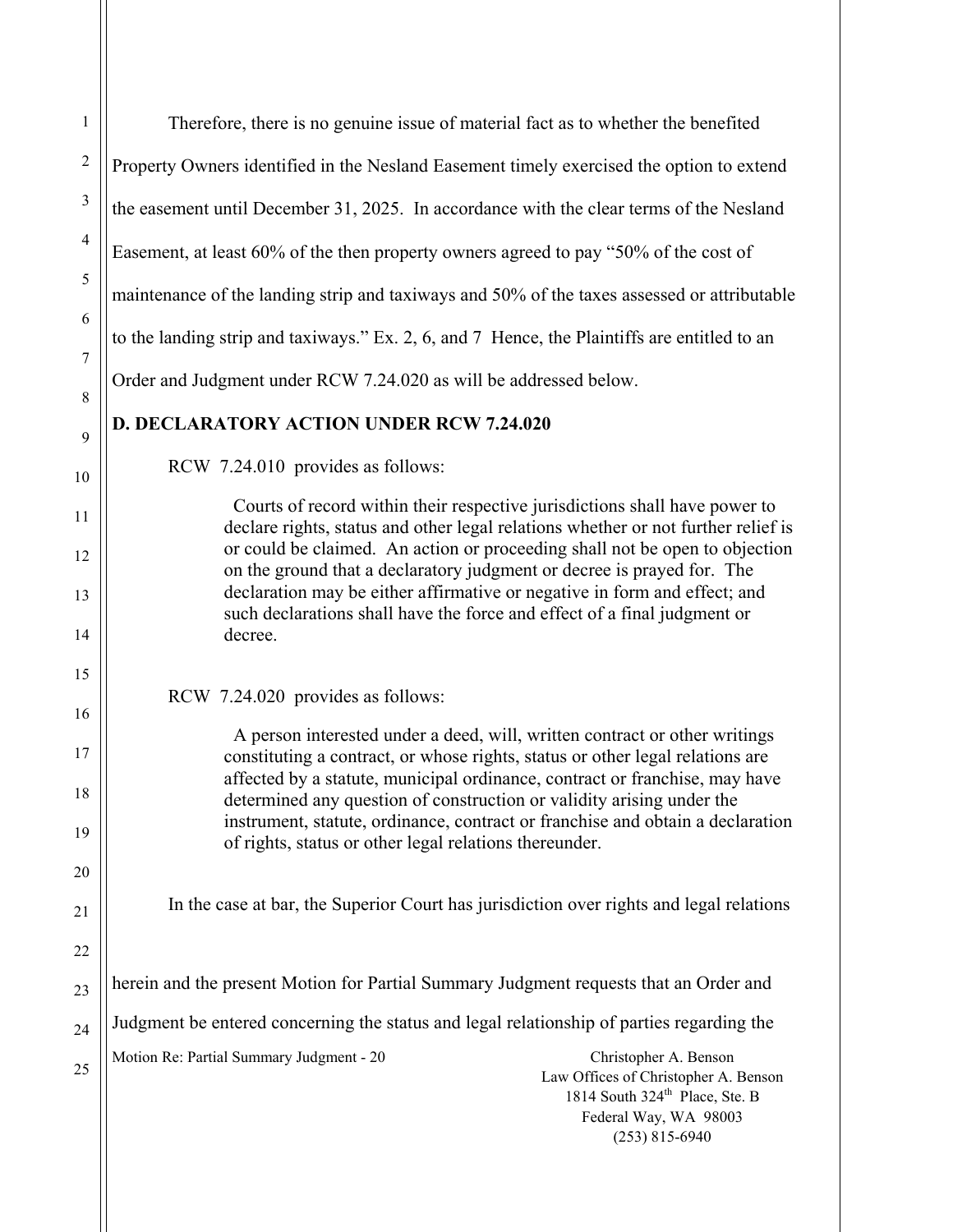Motion Re: Partial Summary Judgment - 21 Christopher A. Benson Law Offices of Christopher A. Benson 1814 South  $324<sup>th</sup>$  Place, Ste. B Federal Way, WA 98003 (253) 815-6940 1 2 3 4 5 6 7 8 9 10 11 12 13 14 15 16 17 18 19 20 21 22 23 24 25 express written Nesland Easement. Therefore, this Court may enter an Order and Judgment determining the validity of the Nesland Easement. **E. QUIET TITLE: PURSUANT TO RCW §7.28.010**  RCW 7.28.010 provides as follows: Any person having a valid subsisting interest in real property, and a right to the possession thereof, may recover the same by action in the superior court of the proper county, to be brought against the tenant in possession; if there is no such tenant, then against the person claiming the title or some interest therein, and may have judgment in such action quieting or removing a cloud from plaintiff's title; an action to quiet title may be brought by the known heirs of any deceased person, or of any person presumed in law to be deceased, or by the successors in interest of such known heirs against the unknown heirs of such deceased person or against such person presumed to be deceased and his unknown heirs, and if it shall be made to appear in such action that the plaintiffs are heirs of the deceased person, or the person presumed in law to be deceased, or the successors in interest of such heirs, and have been in possession of the real property involved in such action for ten years preceding the time of the commencement of such action, and that during said time no person other than the plaintiff in the action or his grantors has claimed or asserted any right or title or interest in said property, the court may adjudge and decree the plaintiff or plaintiffs in such action to be the owners of such real property, free from all claims of any unknown heirs of such deceased person, or person presumed in law to be deceased; and an action to quiet title may be maintained by any person in the actual possession of real property against the unknown heirs of a person known to be dead, or against any person where it is not known whether such person is dead or not, and against the unknown heirs of such person, and if it shall thereafter transpire that such person was at the time of commencing such action dead the judgment or decree in such action shall be as binding and conclusive on the heirs of such person as though they had been known and named; and in all actions, under this section, to quiet or remove a cloud from the title to real property, if the defendant be absent or a nonresident of this state, or cannot, after due diligence, be found within the state, or conceals himself to avoid the service of summons, service may be made upon such defendant by publication of summons as provided by law; and the court may appoint a trustee for such absent or nonresident defendant, to make or cancel any deed or conveyance of whatsoever nature, or do any other act to carry into effect the judgment or the decree of the court.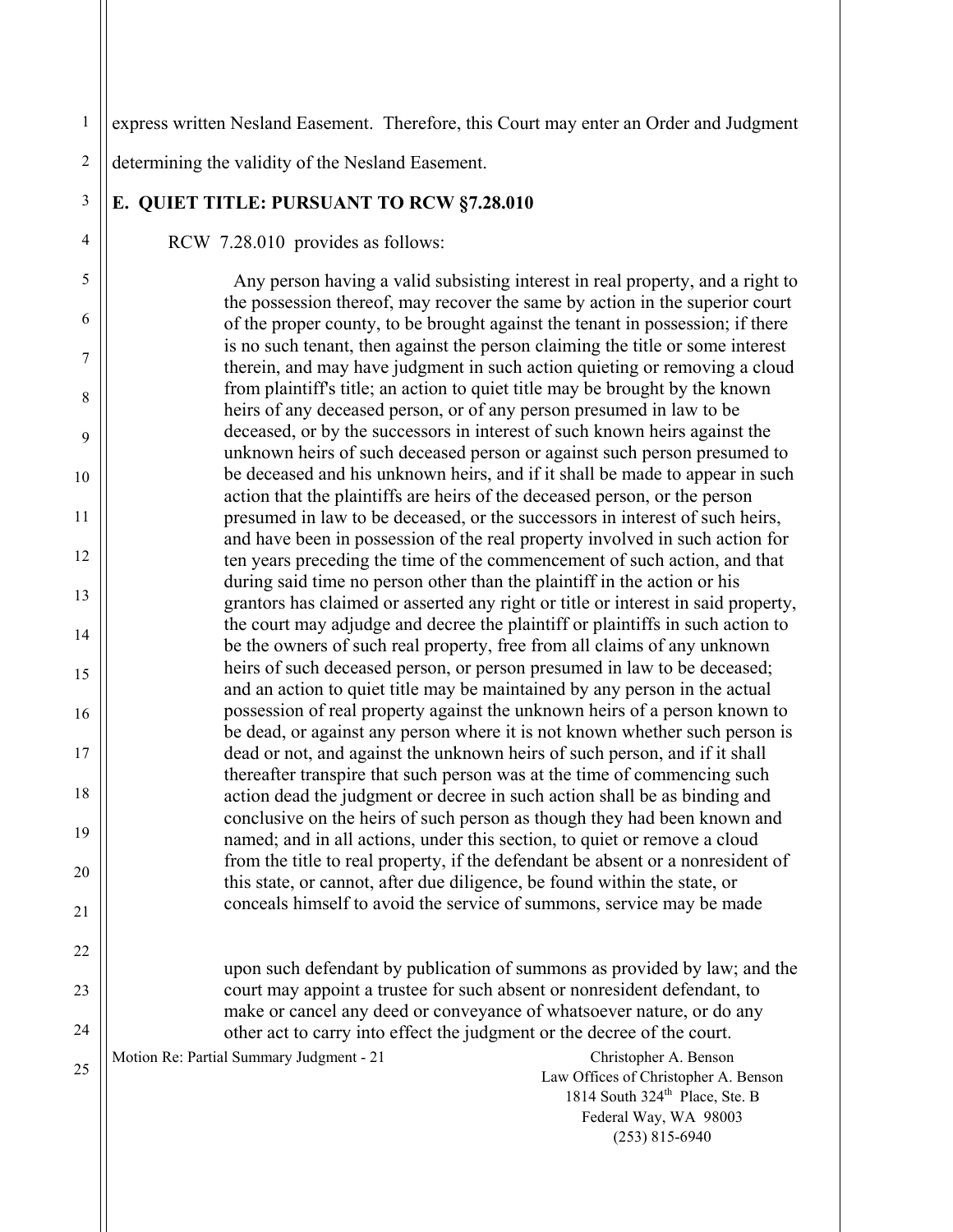| 1              |                                                                                                                                                                                                      |
|----------------|------------------------------------------------------------------------------------------------------------------------------------------------------------------------------------------------------|
| $\overline{2}$ | In the case at bar, the Court entered an Order on October 2, 2002 Authorizing                                                                                                                        |
| $\mathfrak{Z}$ | Service by Publication on the defendants "All Persons Unknown, Claiming Any Legal or                                                                                                                 |
| 4              | Equitable Right, Title, Estate, Lien, or Interest in the Property Described in the Complaint                                                                                                         |
| 5              | Herein" by publication in a newspaper of general circulation in King County once a week                                                                                                              |
| 6              | for six consecutive weeks pursuant to RCW §4.28.150. Ex. 11 Attached hereto and                                                                                                                      |
| $\tau$         | incorporated herein is a copy of the Affidavit of Publication filed by The Daily Journal of                                                                                                          |
| $\,8\,$        | Commerce evidencing the publication dates for six consecutive weeks as follows:                                                                                                                      |
| $\mathbf{9}$   | November 5, 2002, November 12, 2002, November 19, 2002, November 26, 2002,                                                                                                                           |
| 10             | December 3, 2002 and December 10, 2002. Ex. 12 Therefore, Plaintiffs are entitled to an                                                                                                              |
| 11             | Order and Judgment to be entered against "All Persons Unknown, Claiming Any Legal or                                                                                                                 |
| 12             | Equitable Right, Title, Estate, Lien, or Interest in the Property Described in the Complaint                                                                                                         |
| 13             | Herein."                                                                                                                                                                                             |
| 14             | F. GRANTING INJUNCTION UNTIL JANUARY 1, 2026.                                                                                                                                                        |
| 15             | As set forth in Lowe v. Double L Properties, Inc., 105 Wn. App. 888, 893 (2001),                                                                                                                     |
| 16             | the Trial Court is afforded considerable deference in granting Injunctions concerning use of                                                                                                         |
| 17             | easements by property owners. In relevant part, the Lowe Court held                                                                                                                                  |
| 18             | "A suit for an injunction is an equitable proceeding addressed to the sound                                                                                                                          |
| 19             | discretion of the trial court, to be exercised according to the circumstances<br>of each case." Steury v. Johnson, 90 Wn. App. 401, 405, 957 P.2d 772                                                |
| 20             | (1998) (citing Fed. Way Family Physicians, Inc. v. Tacoma Stands Up For<br>Life, 106 Wn.2d 261, 264, 721 P.2d 946 (1986); Rupert v. Gunter, 31 Wn.                                                   |
| 21             | App. 27, 30, 640 P.2d 36 (1982)). "Appellate courts must give great                                                                                                                                  |
| 22             | weight to the trial court's decision, interfering only if it is based on<br>untenable grounds, is manifestly unreasonable or is arbitrary." Steury,                                                  |
| 23             | 90 Wn. App. at 405 (citing Fed. Way, 106 Wn.2d at 264; Rupert, 31 Wn.<br>App. at 30). Emphasis added.                                                                                                |
| 24             |                                                                                                                                                                                                      |
| 25             | Motion Re: Partial Summary Judgment - 22<br>Christopher A. Benson<br>Law Offices of Christopher A. Benson<br>1814 South 324 <sup>th</sup> Place, Ste. B<br>Federal Way, WA 98003<br>$(253)$ 815-6940 |
|                |                                                                                                                                                                                                      |

1